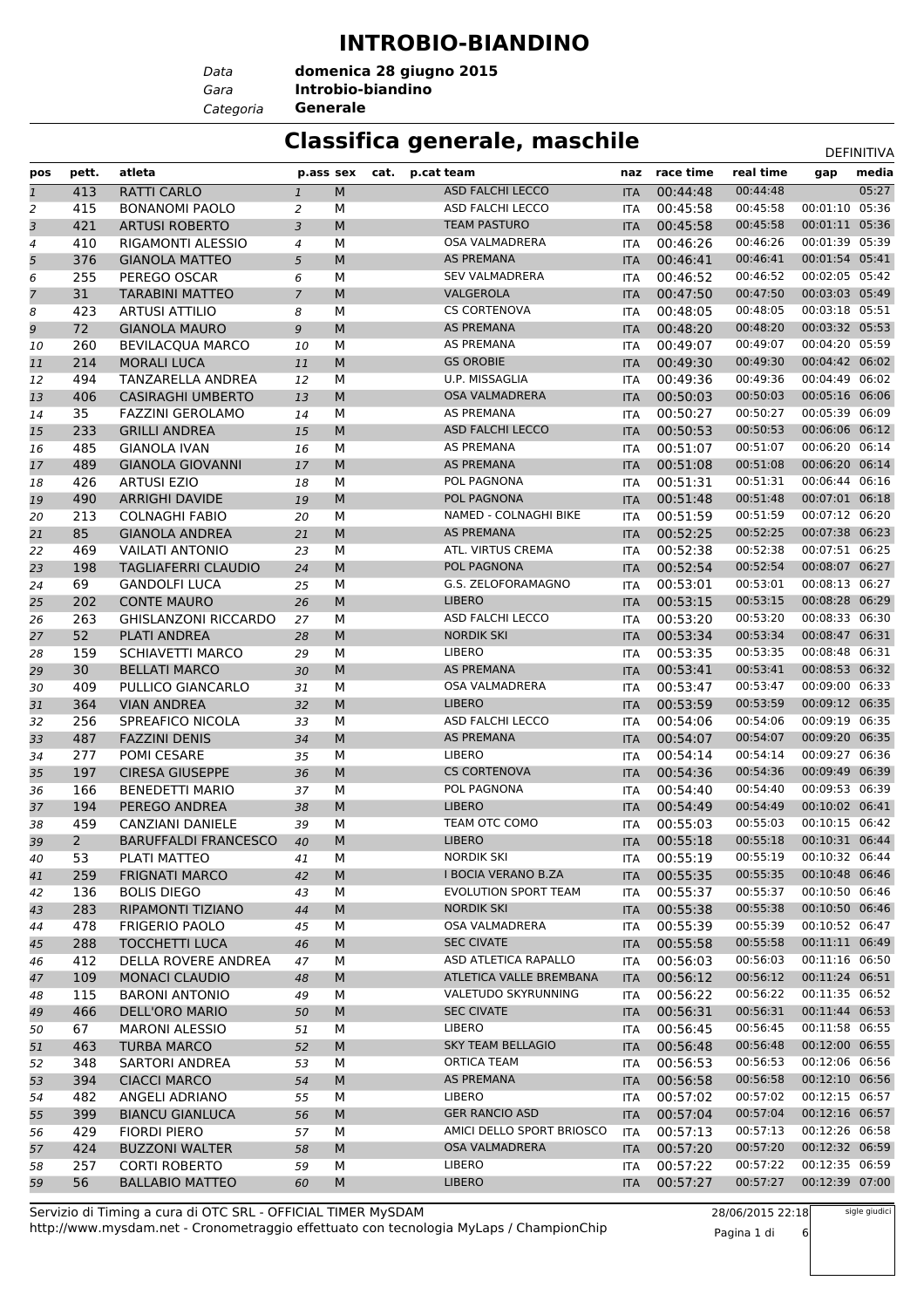| pos        | pett.      | atleta                                        | p.ass sex  |           | cat. | p.cat team                                        | naz                      | race time            | real time            | gap                              | media |
|------------|------------|-----------------------------------------------|------------|-----------|------|---------------------------------------------------|--------------------------|----------------------|----------------------|----------------------------------|-------|
| 60         | 97         | <b>GALIMBERTI ROBERT</b>                      | 61         | ${\sf M}$ |      | <b>G.P. I GAMBER DE CUNCURESS</b>                 | <b>ITA</b>               | 00:57:27             | 00:57:27             | 00:12:40                         | 07:00 |
| 61         | 99         | PASINI CLAUDIO                                | 62         | м         |      | G.P. I GAMBER DE CUNCURESS                        | <b>ITA</b>               | 00:57:27             | 00:57:27             | 00:12:40 07:00                   |       |
| 62         | 377        | <b>TARANTOLA MARCO</b>                        | 63         | M         |      | <b>UISP MILANO</b>                                | <b>ITA</b>               | 00:57:28             | 00:57:28             | 00:12:40 07:00                   |       |
| 63         | 496        | <b>BONACINA DIEGO</b>                         | 64         | М         |      | <b>LIBERO</b>                                     | <b>ITA</b>               | 00:57:30             | 00:57:30             | 00:12:42 07:00                   |       |
| 64         | 404        | <b>RUSCONI ANDREA</b>                         | 65         | M         |      | <b>TEAM PASTURO</b>                               | <b>ITA</b>               | 00:57:31             | 00:57:31             | 00:12:44 07:00                   |       |
| 65         | 48         | DE CAPITANI SERGIO                            | 66         | M         |      | <b>GS AVIS OGGIONO</b>                            | <b>ITA</b>               | 00:57:33             | 00:57:33             | 00:12:46 07:01                   |       |
| 66         | 207        | <b>CASARI ROBERTO</b>                         | 67         | M         |      | <b>LIBERO</b>                                     | <b>ITA</b>               | 00:57:37             | 00:57:37             | 00:12:49 07:01                   |       |
| 67         | 391        | <b>GIANOLA PAOLO</b>                          | 68         | М         |      | AS PREMANA                                        | <b>ITA</b>               | 00:57:39             | 00:57:39             | 00:12:52 07:01                   |       |
| 68         | 265        | <b>BRAMBILLA MASSIMO</b>                      | 69         | M         |      | <b>SEV VALMADRERA</b>                             | <b>ITA</b>               | 00:57:44             | 00:57:44             | 00:12:57 07:02                   |       |
| 69         | 241        | <b>GHISLANZONI DAVIDE</b>                     | 70         | M         |      | ASD FALCHI LECCO                                  | <b>ITA</b>               | 00:57:50             | 00:57:50             | 00:13:02 07:03                   |       |
| 70         | 476        | <b>INVERNIZZI ANDREA</b>                      | 71         | ${\sf M}$ |      | <b>U.S. CASTERNO</b><br>G.S. ROGENO               | <b>ITA</b>               | 00:57:52             | 00:57:52             | 00:13:05 07:03                   |       |
| 71         | 126        | PESCE MASSIMILIANO                            | 72         | M         |      |                                                   | <b>ITA</b>               | 00:58:07             | 00:58:07             | 00:13:20 07:05<br>00:13:25 07:05 |       |
| 72         | 464        | <b>MOLTENI EDOARDO</b>                        | 73         | M         |      | <b>SKY TEAM BELLAGIO</b><br><b>OSA VALMADRERA</b> | <b>ITA</b>               | 00:58:12             | 00:58:12<br>00:58:40 | 00:13:53 07:09                   |       |
| 73         | 8          | GALBUSERA ALESSANDRO                          | 74         | М         |      | <b>EVOLUTION SPORT TEAM</b>                       | <b>ITA</b>               | 00:58:40             | 00:58:41             | 00:13:53 07:09                   |       |
| 74         | 375<br>137 | <b>TAVOLA MARCO</b><br><b>BASILICO MATTEO</b> | 75         | M<br>М    |      | LIBERO                                            | <b>ITA</b>               | 00:58:41<br>00:58:49 | 00:58:49             | 00:14:02 07:10                   |       |
| 75         | 230        | <b>EMANUELLI ANTONELLO</b>                    | 76<br>77   | ${\sf M}$ |      | <b>LIBERO</b>                                     | <b>ITA</b><br><b>ITA</b> | 00:58:50             | 00:58:50             | 00:14:02 07:10                   |       |
| 76<br>77   | 291        | <b>BRUNO SAVERIO</b>                          | 79         | M         |      | ASD GER RANCIO                                    | <b>ITA</b>               | 00:58:54             | 00:58:54             | 00:14:07 07:10                   |       |
| 78         | 51         | <b>TICOZZI DANILO</b>                         | 80         | M         |      | <b>TEAM PASTURO</b>                               | <b>ITA</b>               | 00:59:00             | 00:59:00             | 00:14:12 07:11                   |       |
| 79         | 486        | <b>FAZZINI CLAUDIO</b>                        | 81         | M         |      | <b>AS PREMANA</b>                                 | <b>ITA</b>               | 00:59:00             | 00:59:00             | 00:14:13 07:11                   |       |
| 80         | 258        | <b>BUZZONI GIUSEPPE</b>                       | 82         | M         |      | <b>LIBERO</b>                                     | <b>ITA</b>               | 00:59:01             | 00:59:01             | 00:14:14 07:11                   |       |
| 81         | 64         | RAVASI ANDREA                                 | 83         | М         |      | <b>SEV VALMADRERA</b>                             | <b>ITA</b>               | 00:59:04             | 00:59:04             | 00:14:17 07:12                   |       |
| 82         | 182        | PEREGO ALESSANDRO                             | 84         | M         |      | <b>LIBERO</b>                                     | <b>ITA</b>               | 00:59:05             | 00:59:05             | 00:14:18 07:12                   |       |
| 83         | 266        | <b>GIANOLA FRANCESCO</b>                      | 85         | M         |      | AS PREMANA                                        | <b>ITA</b>               | 00:59:12             | 00:59:12             | 00:14:24 07:13                   |       |
| 84         | 79         | <b>MELESI BATTISTA</b>                        | 86         | M         |      | <b>ASD PASTURO</b>                                | <b>ITA</b>               | 00:59:13             | 00:59:13             | 00:14:26 07:13                   |       |
| 85         | 87         | PESENTI GIACOMO                               | 87         | М         |      | <b>LIBERO</b>                                     | <b>ITA</b>               | 00:59:15             | 00:59:15             | 00:14:28 07:13                   |       |
| 86         | 389        | <b>ELLI MASSIMO</b>                           | 88         | M         |      | <b>ASD MARCIACARATESI</b>                         | <b>ITA</b>               | 00:59:21             | 00:59:21             | 00:14:34 07:14                   |       |
| 87         | 460        | <b>AZZOLINI MATTEO</b>                        | 89         | М         |      | TEAM OTC COMO                                     | <b>ITA</b>               | 00:59:24             | 00:59:24             | 00:14:36 07:14                   |       |
| 88         | 253        | <b>DENTI PIERCARLO</b>                        | 90         | M         |      | <b>LIBERO</b>                                     | <b>ITA</b>               | 00:59:29             | 00:59:29             | 00:14:42 07:15                   |       |
| 89         | 314        | <b>CONTEDINI MARCO</b>                        | 91         | M         |      | <b>ORTICA TEAM</b>                                | ITA                      | 00:59:30             | 00:59:30             | 00:14:42 07:15                   |       |
| 90         | 462        | <b>GRUTTADAURIA MASSIMO</b>                   | 92         | M         |      | <b>LIBERO</b>                                     | <b>ITA</b>               | 00:59:31             | 00:59:31             | 00:14:43 07:15                   |       |
| 91         | 407        | <b>CASLINI ANGELO</b>                         | 93         | М         |      | OSA VALMADRERA                                    | <b>ITA</b>               | 00:59:44             | 00:59:44             | 00:14:56 07:16                   |       |
| 92         | 408        | <b>FIORETTA SERGIO</b>                        | 94         | M         |      | OSA VALMADRERA                                    | <b>ITA</b>               | 00:59:44             | 00:59:44             | 00:14:57 07:17                   |       |
| 93         | 203        | SOZZI MAURIZIO                                | 95         | М         |      | <b>IMMOBILIARE ZIO MAO</b>                        | <b>ITA</b>               | 00:59:45             | 00:59:45             | 00:14:58 07:17                   |       |
| 94         | 50         | <b>GARGHENTINI MORGAN</b>                     | 96         | M         |      | <b>LIBERO</b>                                     | <b>ITA</b>               | 00:59:45             | 00:59:45             | 00:14:58 07:17                   |       |
| 95         | 212        | <b>CERAUDO ANDREA</b>                         | 97         | M         |      | LIBERO                                            | <b>ITA</b>               | 00:59:48             | 00:59:48             | 00:15:01 07:17                   |       |
| 96         | 93         | <b>STERI PAOLO</b>                            | 98         | M         |      | <b>CS CORTENOVA</b>                               | <b>ITA</b>               | 00:59:49             | 00:59:49             | 00:15:02 07:17                   |       |
| 97         | 110        | <b>GERVASONI DARIO</b>                        | 99         | М         |      | ATLETICA VALLE BREMBANA                           | <b>ITA</b>               | 00:59:51             | 00:59:51             | 00:15:04 07:17                   |       |
| 98         | 90         | <b>GORNATI EMANUELE</b>                       | 100        | M         |      | <b>RUNCARD</b>                                    | <b>ITA</b>               | 00:59:58             | 00:59:58             | 00:15:11 07:18                   |       |
| 99         | 193        | CASTELNUOVO SIMONE                            | 101        | M         |      | <b>GER RANCIO</b>                                 | ITA.                     | 00:59:59             | 00:59:59             | 00:15:11 07:18                   |       |
| 100        | 58         | <b>CAIRONI ROBERTO</b>                        | 102        | M         |      | <b>SEV VALMADRERA</b>                             | <b>ITA</b>               | 01:00:12             | 01:00:12             | 00:15:25 07:20                   |       |
| 101        | 422        | <b>BONASIO LORENZO</b>                        | 103        | м         |      | <b>LIBERO</b>                                     | ITA                      | 01:00:13             | 01:00:13             | 00:15:25 07:20                   |       |
| 102        | 104        | <b>ARRIGONI SIMONE</b>                        | 104        | M         |      | <b>GS OROBIE</b>                                  | <b>ITA</b>               | 01:00:32             | 01:00:32             | 00:15:44 07:22                   |       |
| 103        | 133        | <b>MERLO ENRICO</b>                           | 105        | М         |      | <b>GSO BALLABIO</b>                               | ITA                      | 01:00:33             | 01:00:33             | 00:15:46 07:23                   |       |
| 104        | 9          | <b>CASATI STEFANO</b>                         | 106        | M         |      | <b>ASD FALCHI LECCO</b><br>PIRANHA DELLA MONTAGNA | <b>ITA</b>               | 01:00:37             | 01:00:37             | 00:15:50 07:23                   |       |
| 105        | 495        | <b>ACCIARETTI MATTIA</b>                      | 107        | м         |      | <b>LIBERO</b>                                     | ITA                      | 01:00:37             | 01:00:37<br>01:00:40 | 00:15:50 07:23<br>00:15:52 07:23 |       |
| 106<br>107 | 95<br>475  | <b>FAZZINI DAVIDE</b><br>ARTUSI GASPARE       | 109        | M<br>м    |      | LIBERO                                            | <b>ITA</b>               | 01:00:40<br>01:00:42 | 01:00:42             | 00:15:55 07:24                   |       |
| 108        | 309        | <b>CAFORIO CLAUDIO</b>                        | 110<br>111 | M         |      | <b>ORTICA TEAM</b>                                | ITA<br><b>ITA</b>        | 01:00:43             | 01:00:43             | 00:15:55 07:24                   |       |
| 109        | 147        | TINTI MICHELANGELO                            | 112        | М         |      | <b>CS CORTENOVA</b>                               | <b>ITA</b>               | 01:00:56             | 01:00:56             | 00:16:09 07:25                   |       |
| 110        | 211        | <b>BENEDETTI MICHELE</b>                      | 114        | M         |      | <b>CS CORTENOVA</b>                               | <b>ITA</b>               | 01:01:13             | 01:01:13             | 00:16:25 07:27                   |       |
| 111        | 393        | <b>SALA OMAR</b>                              | 115        | М         |      | <b>LIBERO</b>                                     | ITA                      | 01:01:19             | 01:01:19             | 00:16:32 07:28                   |       |
| 112        | 36         | PROIETTO MICHELE                              | 116        | M         |      | <b>GS AVIS OGGIONO</b>                            | <b>ITA</b>               | 01:01:25             | 01:01:25             | 00:16:38 07:29                   |       |
| 113        | 186        | <b>TENDERINI ANTONIO</b>                      | 117        | M         |      | AS PREMANA                                        | ITA                      | 01:01:34             | 01:01:34             | 00:16:47 07:30                   |       |
| 114        | 108        | <b>MONTANI MARCO</b>                          | 118        | M         |      | ENOGASTRORUNNER                                   | <b>ITA</b>               | 01:01:39             | 01:01:39             | 00:16:52 07:31                   |       |
| 115        | 363        | <b>GUALTERONI GIUSEPPE</b>                    | 120        | М         |      | <b>LIBERO</b>                                     | <b>ITA</b>               | 01:01:44             | 01:01:44             | 00:16:56 07:31                   |       |
| 116        | 366        | <b>CRIPPA ROBERTO</b>                         | 121        | M         |      | <b>LIBERO</b>                                     | <b>ITA</b>               | 01:01:47             | 01:01:47             | 00:17:00 07:32                   |       |
| 117        | 431        | MONTESANO ROBERTO                             | 122        | М         |      | TEAM 3 ESSE                                       | ITA                      | 01:01:47             | 01:01:47             | 00:17:00 07:32                   |       |
| 118        | 71         | POLATO STEFANO                                | 123        | M         |      | G.S. ZELOFORAMAGNO                                | <b>ITA</b>               | 01:01:48             | 01:01:48             | 00:17:00 07:32                   |       |
| 119        | 29         | <b>BUTTI JACOPO</b>                           | 124        | М         |      | <b>NORDIK SKI</b>                                 | ITA                      | 01:01:49             | 01:01:49             | 00:17:02 07:32                   |       |
| 120        | 154        | <b>GALBIATI LUCA</b>                          | 125        | M         |      | POL PAGNONA                                       | <b>ITA</b>               | 01:01:52             | 01:01:52             | 00:17:05 07:32                   |       |
| 121        | 361        | SAMPIETRO FILIPPO                             | 126        | М         |      | ATLETICA TRIANGOLO LARIANO ITA                    |                          | 01:02:07             | 01:02:07             | 00:17:20 07:34                   |       |
| 122        | 388        | <b>BOSISIO PAOLO</b>                          | 127        | M         |      | <b>LIBERO</b>                                     | <b>ITA</b>               | 01:02:09             | 01:02:09             | 00:17:21 07:34                   |       |
| 123        | 437        | LOCATELLI ANDREA                              | 128        | м         |      | LIBERO                                            | <b>ITA</b>               | 01:02:14             | 01:02:14             | 00:17:27 07:35                   |       |

http://www.mysdam.net - Cronometraggio effettuato con tecnologia MyLaps / ChampionChip Servizio di Timing a cura di OTC SRL - OFFICIAL TIMER MySDAM

28/06/2015 22:18 Pagina 2 di 6 sigle giudici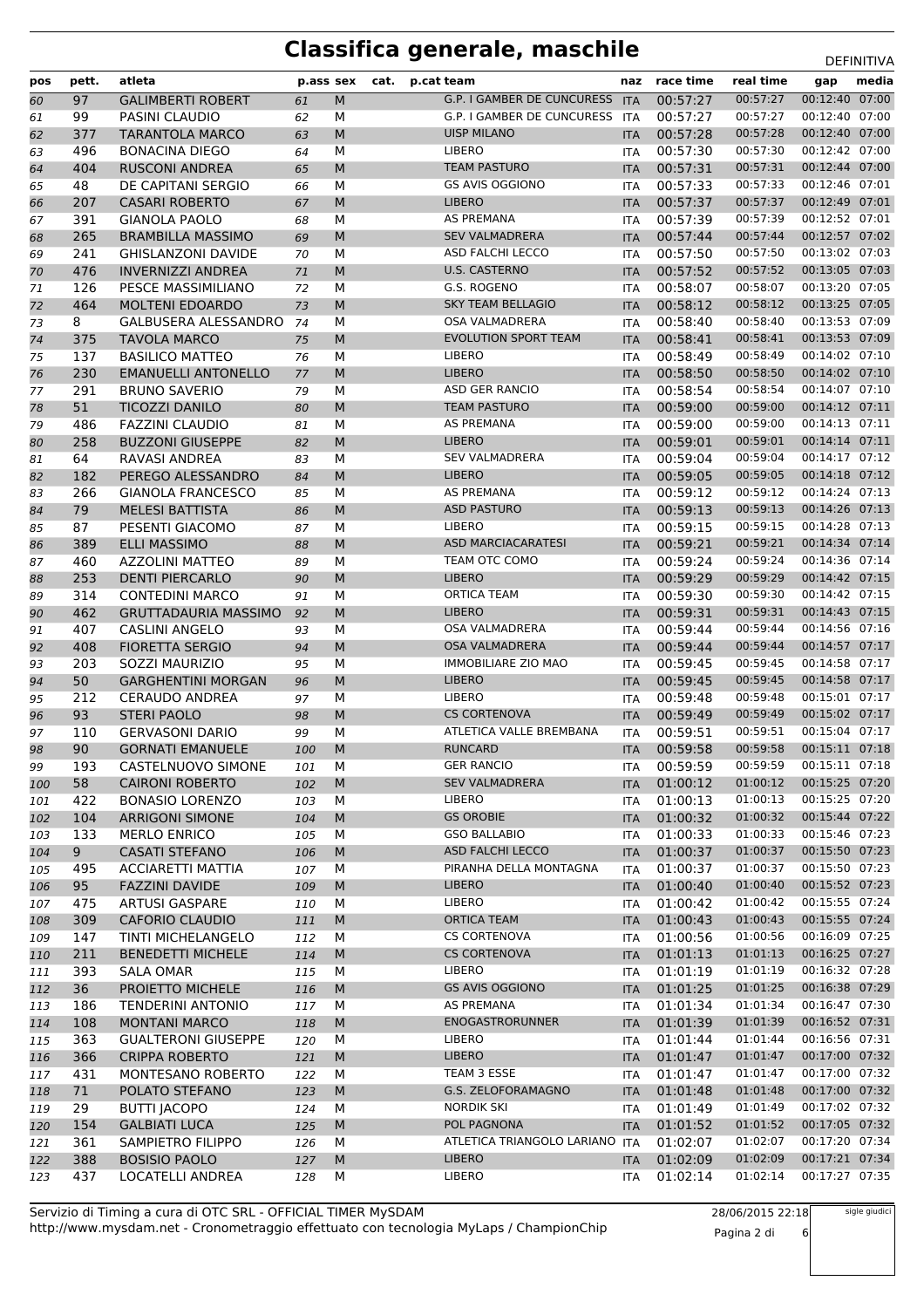| pos        | pett.          | atleta                                      | p.ass sex  |           | cat. | p.cat team                         | naz                      | race time            | real time            | gap                              | media |
|------------|----------------|---------------------------------------------|------------|-----------|------|------------------------------------|--------------------------|----------------------|----------------------|----------------------------------|-------|
| 124        | 480            | <b>BERIZZI GIOVANNI</b>                     | 129        | ${\sf M}$ |      | LAZZARUNNING                       | <b>ITA</b>               | 01:02:17             | 01:02:17             | 00:17:30 07:35                   |       |
| 125        | 454            | ORLANDELLI MARCELLO                         | 130        | м         |      | <b>SEC CIVATE</b>                  | <b>ITA</b>               | 01:02:23             | 01:02:23             | 00:17:36 07:36                   |       |
| 126        | 157            | <b>VIGLIENGHI FEDERICO</b>                  | 131        | M         |      | <b>LIBERO</b>                      | <b>ITA</b>               | 01:02:31             | 01:02:31             | 00:17:43 07:37                   |       |
| 127        | 187            | <b>LEOPIZZI MARIO</b>                       | 132        | M         |      | <b>GAMBER DE CUNCURESS</b>         | <b>ITA</b>               | 01:02:35             | 01:02:35             | 00:17:48 07:37                   |       |
| 128        | 427            | <b>FUMAGALLI PAOLO</b>                      | 133        | M         |      | <b>LIBERO</b>                      | <b>ITA</b>               | 01:02:39             | 01:02:39             | 00:17:51 07:38                   |       |
| 129        | 411            | <b>FUMAGALLI GIANLUCA</b>                   | 134        | М         |      | <b>OSA VALMADRERA</b>              | <b>ITA</b>               | 01:02:40             | 01:02:40             | 00:17:52 07:38                   |       |
| 130        | 271            | <b>BRENNA MASSIMILIANO</b>                  | 135        | M         |      | <b>LIBERO</b>                      | <b>ITA</b>               | 01:02:42             | 01:02:42             | 00:17:54 07:38                   |       |
| 131        | 500            | <b>BOSISIO MASSIMILIANO</b>                 | 136        | м         |      | <b>GS AVIS OGGIONO</b>             | <b>ITA</b>               | 01:02:46             | 01:02:46             | 00:17:58 07:39                   |       |
| 132        | 163            | ALDE' ALBERTO                               | 137        | M         |      | <b>LIBERO</b>                      | <b>ITA</b>               | 01:03:13             | 01:03:13             | 00:18:26 07:42                   |       |
| 133        | 372            | <b>BANDERA NICOLA</b>                       | 138        | M         |      | ATLETICA FRANCIACORTA              | <b>ITA</b>               | 01:03:26             | 01:03:26             | 00:18:39 07:44                   |       |
| 134        | 217            | <b>CASSERA ROBERTO</b>                      | 139        | M         |      | <b>GAV VERTOVA</b>                 | <b>ITA</b>               | 01:03:27             | 01:03:27             | 00:18:39 07:44                   |       |
| 135        | 148            | <b>D'ALISE GIUSEPPE</b>                     | 140        | м         |      | <b>LIBERO</b>                      | <b>ITA</b>               | 01:03:41             | 01:03:41             | 00:18:54 07:45                   |       |
| 136        | 290            | <b>VENTURINO ALESSIO</b>                    | 141        | M         |      | <b>SEC CIVATE</b>                  | <b>ITA</b>               | 01:03:45             | 01:03:45             | 00:18:58 07:46                   |       |
| 137        | 491            | <b>BUTTI RENATO</b>                         | 142        | м         |      | OSA VALMADRERA                     | <b>ITA</b>               | 01:03:47             | 01:03:47             | 00:18:59 07:46                   |       |
| 138        | 155            | PIOLINI FLAVIO                              | 143        | M         |      | <b>LIBERO</b>                      | <b>ITA</b>               | 01:03:47             | 01:03:47             | 00:19:00 07:46                   |       |
| 139        | $\overline{4}$ | POLVARA GABRIELE                            | 144        | м         |      | <b>GPL GALBIATE</b>                | <b>ITA</b>               | 01:03:48             | 01:03:48             | 00:19:01 07:46                   |       |
| 140        | 492            | PETRONE LUCA                                | 145        | M         |      | <b>ORTICA TEAM</b>                 | <b>ITA</b>               | 01:03:56             | 01:03:56             | 00:19:09 07:47                   |       |
| 141        | 365            | <b>MILESI EMANUELE</b>                      | 146        | м         |      | <b>LIBERO</b>                      | ITA                      | 01:04:01             | 01:04:01             | 00:19:14 07:48                   |       |
| 142        | 468            | <b>BENAGLIA MARCO</b>                       | 147        | M         |      | <b>ASD FODIPE</b>                  | <b>ITA</b>               | 01:04:02             | 01:04:02             | 00:19:15 07:48                   |       |
| 143        | 54             | <b>GALBIATI ROBERTO</b>                     | 148        | м         |      | <b>GAMBER DE CUNCURESS</b>         | <b>ITA</b>               | 01:04:03             | 01:04:03             | 00:19:16 07:48                   |       |
| 144        | 302            | ACCORNERO ALESSANDRO 149                    |            | M         |      | <b>ORTICA TEAM</b>                 | <b>ITA</b>               | 01:04:03             | 01:04:03             | 00:19:16 07:48                   |       |
| 145        | 467            | <b>BIANCHINI ANDREA</b>                     | 150        | M         |      | LIBERO                             | <b>ITA</b>               | 01:04:05             | 01:04:05             | 00:19:18 07:48                   |       |
| 146        | 127            | <b>CANALI ROBERT</b>                        | 151        | M         |      | G.S. ROGENO                        | <b>ITA</b>               | 01:04:14             | 01:04:14             | 00:19:27 07:49                   |       |
| 147        | 264            | <b>MOLTENI ROBERTO</b>                      | 152        | м         |      | <b>GS ROGENO</b>                   | <b>ITA</b>               | 01:04:14             | 01:04:14             | 00:19:27 07:49                   |       |
| 148        | 156            | <b>BERGAMASCHI ANDREA</b>                   | 153        | M         |      | <b>LIBERO</b>                      | <b>ITA</b>               | 01:04:15             | 01:04:15             | 00:19:28 07:50                   |       |
| 149        | 416            | CASTAGNA GIORGIO                            | 154        | м         |      | LIBERO                             | ITA                      | 01:04:16             | 01:04:16             | 00:19:29 07:50                   |       |
| 150        | 176            | ARRIGONI ALESSANDRO                         | 155        | M         |      | <b>LIBERO</b>                      | <b>ITA</b>               | 01:04:20             | 01:04:20             | 00:19:33 07:50                   |       |
| 151        | 448            | <b>CEREDA MASSIMO</b>                       | 156        | M         |      | <b>ASD MARCIACARATESI</b><br>GPG88 | ITA                      | 01:04:24             | 01:04:24             | 00:19:37 07:51<br>00:19:39 07:51 |       |
| 152        | 185            | <b>BORGONOVO GIUSEPPE</b>                   | 157        | M         |      | <b>SEV VALMADRERA</b>              | <b>ITA</b>               | 01:04:27             | 01:04:27<br>01:04:29 | 00:19:41 07:51                   |       |
| 153        | 60<br>42       | <b>CIVILLINI GIOVANNI</b>                   | 158        | м<br>M    |      | <b>LIBERO</b>                      | <b>ITA</b>               | 01:04:29<br>01:04:29 | 01:04:29             | 00:19:42 07:51                   |       |
| 154        | 456            | <b>IMBERTI CORRADO</b><br>PEZZOLI FRANCESCO | 159        | М         |      | ENOGASTRORUNNER                    | <b>ITA</b><br><b>ITA</b> | 01:04:38             | 01:04:38             | 00:19:51 07:52                   |       |
| 155<br>156 | 481            | <b>MORO CARLO</b>                           | 160<br>161 | M         |      | ASD FREE RUNNERS LECCO             | <b>ITA</b>               | 01:04:46             | 01:04:46             | 00:19:59 07:53                   |       |
| 157        | 112            | <b>DEVIZZI MARIO</b>                        | 162        | M         |      | LIBERO                             | ITA                      | 01:04:51             | 01:04:51             | 00:20:04 07:54                   |       |
| 158        | 199            | <b>FAZZINI ALEX</b>                         | 163        | M         |      | <b>LIBERO</b>                      | <b>ITA</b>               | 01:04:51             | 01:04:51             | 00:20:04 07:54                   |       |
| 159        | 124            | <b>INVERNIZZI STEFANO</b>                   | 164        | м         |      | LIBERO                             | ITA                      | 01:04:51             | 01:04:51             | 00:20:04 07:54                   |       |
| 160        | 300            | <b>ZERBI MARCO</b>                          | 165        | M         |      | <b>LIBERO</b>                      | <b>ITA</b>               | 01:05:07             | 01:05:07             | 00:20:19 07:56                   |       |
| 161        | 440            | <b>REGAZZONI MAURO</b>                      | 166        | м         |      | LIBERO                             | <b>ITA</b>               | 01:05:13             | 01:05:13             | 00:20:26 07:57                   |       |
| 162        | 209            | <b>CASARI EMILIO</b>                        | 167        | M         |      | <b>LIBERO</b>                      | <b>ITA</b>               | 01:05:14             | 01:05:14             | 00:20:27 07:57                   |       |
| 163        | 131            | <b>SIRTORI MARTIN</b>                       | 168        | ${\sf M}$ |      | LIBERO                             | ITA.                     | 01:05:19             | 01:05:19             | 00:20:32 07:57                   |       |
| 164        | 385            | <b>CAROTTA MARGOS</b>                       | 169        | M         |      | <b>GER RANCIO ASD</b>              | <b>ITA</b>               | 01:05:22             | 01:05:22             | 00:20:34 07:58                   |       |
| 165        | 161            | <b>BOLIS GIANBATTISTA</b>                   | 171        | м         |      | ATL. FRI.MA.S                      | ITA                      | 01:05:31             | 01:05:31             | 00:20:43 07:59                   |       |
| 166        | 105            | <b>BRIANZI VALERIO</b>                      | 172        | M         |      | <b>ORTICA TEAM</b>                 | <b>ITA</b>               | 01:05:34             | 01:05:34             | 00:20:47 07:59                   |       |
| 167        | 200            | LOCATELLI FABRIZIO                          | 174        | М         |      | <b>LIBERO</b>                      | ITA                      | 01:05:40             | 01:05:40             | 00:20:52 08:00                   |       |
| 168        | 396            | <b>FIGINI MARCO</b>                         | 175        | M         |      | <b>LIBERO</b>                      | <b>ITA</b>               | 01:05:41             | 01:05:41             | 00:20:53 08:00                   |       |
| 169        | 395            | REGAZZONI ROBERTO                           | 176        | М         |      | <b>LIBERO</b>                      | <b>ITA</b>               | 01:05:44             | 01:05:44             | 00:20:57 08:00                   |       |
| 170        | 3 <sup>7</sup> | <b>COMI GIANCARLO</b>                       | 177        | M         |      | ATL. FRI.MA.S                      | <b>ITA</b>               | 01:05:45             | 01:05:45             | 00:20:58 08:01                   |       |
| 171        | 113            | <b>TARUSELLI SIMONE</b>                     | 178        | м         |      | LIBERO                             | ITA                      | 01:05:45             | 01:05:45             | 00:20:58 08:01                   |       |
| 172        | 152            | ALDE' GIANCARLO                             | 179        | M         |      | <b>LIBERO</b>                      | <b>ITA</b>               | 01:05:50             | 01:05:50             | 00:21:03 08:01                   |       |
| 173        | 106            | MURGOLO VINCENZO                            | 180        | М         |      | SPORTS CLUB MELEGNANO              | ITA                      | 01:05:56             | 01:05:56             | 00:21:09 08:02                   |       |
| 174        | 81             | <b>INVERNIZZI FRANCESCO</b>                 | 182        | M         |      | <b>ASD FALCHI LECCO</b>            | <b>ITA</b>               | 01:05:59             | 01:05:59             | 00:21:12 08:02                   |       |
| 175        | 367            | <b>CORTI ANDROS</b>                         | 184        | М         |      | <b>SEV VALMADRERA</b>              | ITA                      | 01:06:14             | 01:06:14             | 00:21:26 08:04                   |       |
| 176        | 63             | <b>BONACINA GIORGIO</b>                     | 185        | M         |      | <b>SEV VALMADRERA</b>              | <b>ITA</b>               | 01:06:14             | 01:06:14             | 00:21:27 08:04                   |       |
| 177        | 55             | <b>GALBIATI LUIGI</b>                       | 186        | м         |      | <b>GAMBER DE CUNCURESS</b>         | ITA                      | 01:06:24             | 01:06:24             | 00:21:37 08:05                   |       |
| 178        | 98             | <b>CERIZZA GIUSEPPE</b>                     | 187        | M         |      | G.P. I GAMBER DE CUNCURESS         | <b>ITA</b>               | 01:06:26             | 01:06:26             | 00:21:39 08:06                   |       |
| 179        | 21             | CARLETTI MATTEO                             | 188        | М         |      | LIBERO                             | <b>ITA</b>               | 01:06:27             | 01:06:27             | 00:21:39 08:06                   |       |
| 180        | 94             | <b>BONALANA GUSTAVO</b>                     | 189        | M         |      | <b>LIBERO</b>                      | <b>ITA</b>               | 01:06:28             | 01:06:28             | 00:21:40 08:06                   |       |
| 181        | 5 <sub>1</sub> | <b>FALZEI PIERO ANTONIO</b>                 | 190        | М         |      | <b>GS AVIS OGGIONO</b>             | ITA                      | 01:06:39             | 01:06:39             | 00:21:52 08:07                   |       |
| 182        | 192            | MANGILI IVO PAOLO                           | 191        | M         |      |                                    | <b>ITA</b>               | 01:06:41             | 01:06:41             | 00:21:54 08:07                   |       |
| 183        | 215            | PIZZOCRI LUCA                               | 192        | м         |      | AVIS LODIVECCHIO                   | ITA                      | 01:06:48             | 01:06:48             | 00:22:01 08:08                   |       |
| 184        | 354            | WARNAKULASURIYA                             | 193        | M         |      | <b>ORTICA TEAM</b>                 | <b>ITA</b>               | 01:06:50             | 01:06:50             | 00:22:03 08:08                   |       |
| 185        | 441            | <b>SURESH</b><br>SCANDELLA CLAUDIO          | 194        | M         |      | LIBERO                             | <b>ITA</b>               | 01:06:52             | 01:06:52             | 00:22:04 08:09                   |       |
| 186        | 289            | <b>BONFANTI ANTONIO</b>                     | 195        | M         |      | <b>SEC CIVATE</b>                  | <b>ITA</b>               | 01:06:54             | 01:06:54             | 00:22:06 08:09                   |       |
| 187        | 270            | <b>VAGHI MARCO</b>                          | 196        | М         |      | LIBERO                             | ITA                      | 01:06:54             | 01:06:54             | 00:22:07 08:09                   |       |
|            |                |                                             |            |           |      |                                    |                          |                      |                      |                                  |       |

http://www.mysdam.net - Cronometraggio effettuato con tecnologia MyLaps / ChampionChip Servizio di Timing a cura di OTC SRL - OFFICIAL TIMER MySDAM

28/06/2015 22:18

Pagina 3 di 6

sigle giudici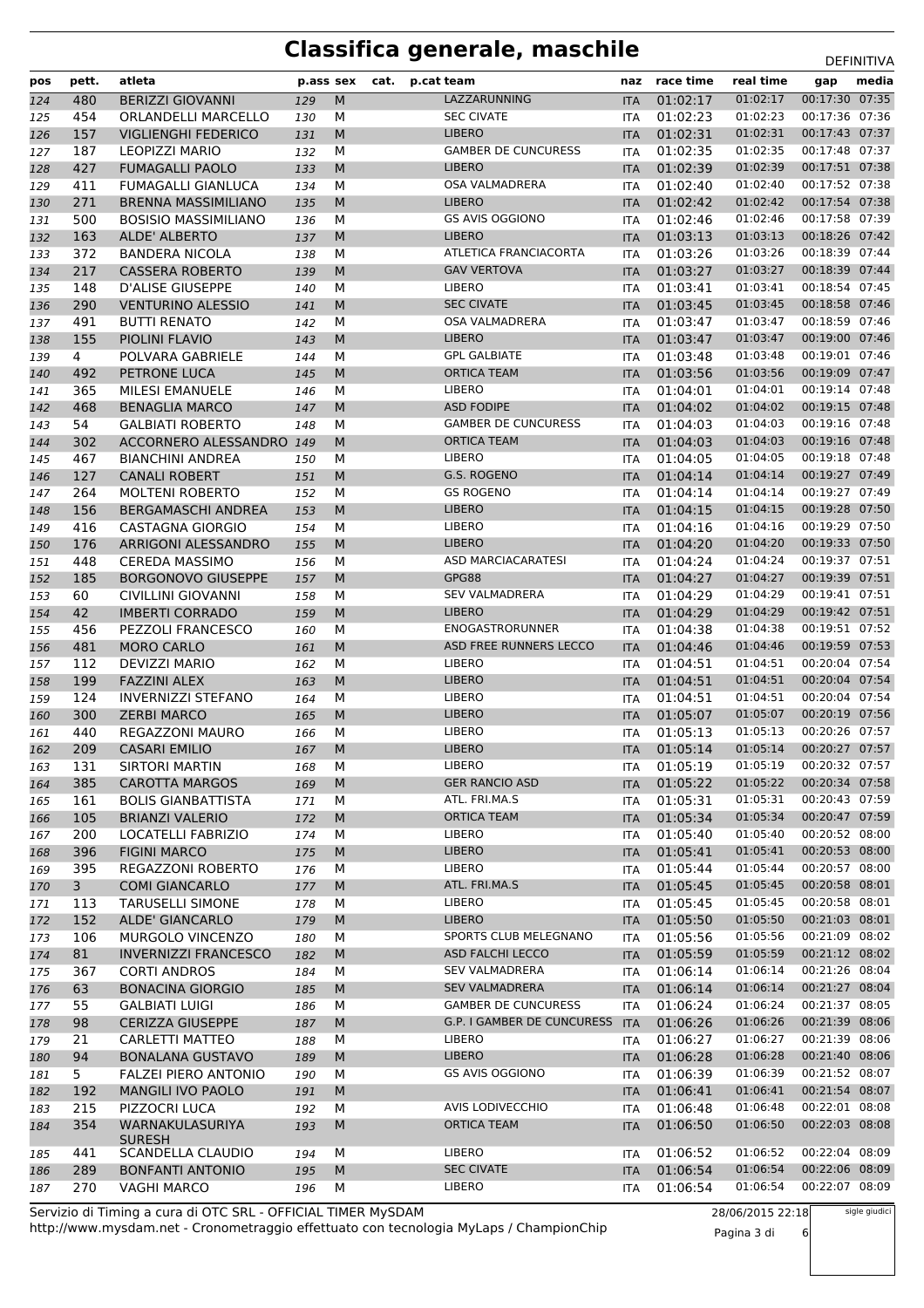| 00:22:09 08:09<br><b>OSA VALMADRERA</b><br>01:06:56<br><b>COLOMBO ELIGIO</b><br>M<br>01:06:56<br>184<br>197<br><b>ITA</b><br>188<br>00:22:09 08:09<br>83<br><b>ATLETICA CINISELLO</b><br>01:06:56<br>01:06:56<br><b>MONZA ROBERTO</b><br>198<br>М<br>189<br><b>ITA</b><br>00:22:15 08:10<br><b>LIBERO</b><br>01:07:03<br>282<br>M<br>01:07:03<br>190<br><b>FANTINI GIULIANO</b><br>199<br><b>ITA</b><br>00:22:23 08:11<br><b>ATLETICA CINISELLO</b><br>01:07:10<br>78<br>M<br>01:07:10<br><b>FUMAGALLI ROBERTO</b><br>191<br>200<br><b>ITA</b><br>00:22:27 08:11<br>285<br><b>VALSECCHI MARCO</b><br>M<br><b>LIBERO</b><br>01:07:15<br>01:07:15<br>192<br><b>ITA</b><br>201<br><b>LIBERO</b><br>00:22:33 08:12<br>01:07:21<br>01:07:21<br>111<br><b>CAMARINI ANGELO</b><br>M<br>193<br>202<br><b>ITA</b><br>00:22:34 08:12<br><b>ORTICA TEAM</b><br>01:07:22<br>340<br>M<br>01:07:22<br>194<br>PETROSINO GIUSEPPE<br>203<br><b>ITA</b><br>00:22:41 08:13<br>$\mathbf{1}$<br><b>OSA VALMADRERA</b><br>01:07:28<br>01:07:28<br><b>MAZZOLENI MATTEO</b><br>М<br>195<br>204<br><b>ITA</b><br>00:22:45 08:14<br><b>ORTICA TEAM</b><br>01:07:32<br>332<br><b>LAMPERTI FILIPPO</b><br>M<br>01:07:32<br>196<br>205<br><b>ITA</b><br>00:22:48 08:14<br><b>LIBERO</b><br>01:07:35<br>287<br>M<br>01:07:35<br><b>BOSCAGLI MATTEO</b><br>197<br>206<br><b>ITA</b><br>144<br><b>VIGLIENGHI PIETRO</b><br>M<br>POL. ESINO LARIO<br>01:07:41<br>01:07:41<br>00:22:54 08:15<br>198<br><b>ITA</b><br>207<br>00:22:54 08:15<br>LIBERO<br>01:07:41<br>01:07:41<br>28<br>POMI GIORDANO<br>M<br>199<br><b>ITA</b><br>208<br>00:23:05 08:16<br><b>SEV VALMADRERA</b><br>01:07:52<br>62<br><b>INVERNIZZI MAURIZIO</b><br>M<br>01:07:52<br><b>ITA</b><br>200<br>210<br>00:23:08 08:16<br>465<br><b>LIBERO</b><br>01:07:55<br>01:07:55<br><b>VENINI ALESSANDRO</b><br>м<br>201<br>211<br><b>ITA</b><br><b>LIBERO</b><br>01:08:00<br>00:23:13 08:17<br>417<br><b>LOCATELLI DAVIDE</b><br>M<br>01:08:00<br>202<br>212<br><b>ITA</b><br>00:23:15 08:17<br>356<br><b>ORTICA TEAM</b><br>01:08:02<br>01:08:02<br>FONTANA DONATELLI<br>М<br>203<br>213<br><b>ITA</b><br><b>ROBERTO</b><br><b>LECCO</b><br>00:23:16 08:17<br>80<br><b>CIRESA TIZIANO</b><br>M<br>01:08:03<br>01:08:03<br>204<br>214<br><b>ITA</b><br>00:23:27 08:19<br>M<br>ATLETICA FRI.MA.S<br>01:08:14<br>01:08:14<br>216<br><b>AUTIERO GIUSEPPE</b><br>205<br>215<br><b>ITA</b><br><b>LIBERO</b><br>01:08:16<br>00:23:29 08:19<br>435<br>M<br>01:08:16<br>206<br><b>ARRIGONI CARLO</b><br><b>ITA</b><br>217<br><b>LIBERO</b><br>00:23:32 08:19<br>382<br>M<br>01:08:20<br>01:08:20<br>LATTUADA ROBERTO<br>207<br>218<br><b>ITA</b><br>00:23:33 08:20<br>387<br>MIELE STEFANO<br>M<br><b>LIBERO</b><br>01:08:21<br>01:08:21<br>208<br>219<br><b>ITA</b><br>00:23:54 08:22<br>G.S. ZELOFORAMAGNO<br>01:08:42<br>225<br><b>TARENZI MORENO</b><br>M<br>01:08:42<br>209<br><b>ITA</b><br>220<br>${\sf M}$<br>00:24:05 08:23<br>177<br>PRIVITERA ANDREA<br><b>IMMOBILIARE ZIO MAO</b><br>01:08:52<br>01:08:52<br>210<br>221<br><b>ITA</b><br>00:24:16 08:25<br>315<br>M<br><b>ORTICA TEAM</b><br>01:09:03<br>01:09:03<br><b>COSTANTINO MICHELE</b><br>222<br>211<br><b>ITA</b><br>ATL. VAL BREMBANA<br>01:09:04<br>00:24:16 08:25<br>204<br><b>LOSMA PIERANTONIO</b><br>M<br>01:09:04<br>212<br><b>ITA</b><br>223<br>00:24:24 08:26<br>274<br>M<br><b>SEC CIVATE</b><br>01:09:11<br>01:09:11<br><b>MAFFI SIMONE</b><br>213<br>226<br><b>ITA</b><br>00:24:25 08:26<br>65<br>M<br><b>SEV VALMADRERA</b><br>01:09:12<br>01:09:12<br>LOCATELLI MATTEO<br>214<br>227<br><b>ITA</b><br>00:24:30 08:26<br><b>AS PREMANA</b><br>01:09:17<br>190<br>01:09:17<br>215<br><b>GIANOLA DIONIGI</b><br>М<br>229<br><b>ITA</b><br>00:24:31 08:26<br>445<br><b>TESTA FABIO</b><br>M<br><b>GS AVIS OGGIONO</b><br>01:09:18<br>01:09:18<br>216<br>230<br><b>ITA</b><br><b>SEC CIVATE</b><br>00:24:55 08:30<br>278<br>VALSECCHI ALESSANDRO<br>M<br>01:09:43<br>01:09:43<br>217<br>231<br><b>ITA</b><br><b>LIBERO</b><br>01:09:43<br>00:24:56 08:30<br>40<br><b>BIANCHI MASSIMILIANO</b><br>M<br>01:09:43<br>218<br>232<br><b>ITA</b><br><b>LIBERO</b><br>00:24:58 08:30<br>92<br>M<br>01:09:45<br>01:09:45<br><b>FACCHINETTI DEMIS</b><br>219<br>233<br><b>ITA</b><br>222<br><b>MAESTRI FABIO</b><br>M<br>G.P. LA TIGRE<br>01:09:46<br>01:09:46<br>00:24:59 08:30<br>220<br>234<br><b>ITA</b><br>AS CANTURINA POL SAN<br>01:09:54<br>00:25:07 08:31<br>447<br><b>SALA MASSIMO</b><br>01:09:54<br>221<br>м<br><b>ITA</b><br>235<br>00:25:11 08:31<br>100<br>M<br><b>G.P. I GAMBER DE CUNCURESS</b><br>01:09:58<br>01:09:58<br>222<br><b>QUADRIVI CLAUDIO</b><br><b>ITA</b><br>236<br>00:25:14 08:32<br>LIBERO<br>01:10:01<br>362<br><b>CUCHETTO MATTIA</b><br>М<br>01:10:01<br>223<br>237<br><b>ITA</b><br><b>LIBERO</b><br>00:25:21 08:33<br>129<br>FINO GIOVANNI MAURIZIO<br>M<br>01:10:09<br>01:10:09<br>224<br>238<br><b>ITA</b><br><b>CS CORTENOVA</b><br>00:25:31 08:34<br>175<br>M<br>01:10:18<br>225<br>BRAMBILLA GIACOMO<br>01:10:18<br>239<br><b>ITA</b><br>00:25:34 08:34<br><b>LIBERO</b><br>01:10:21<br>488<br><b>BUSI PAOLO</b><br>${\sf M}$<br>01:10:21<br>226<br>240<br><b>ITA</b><br><b>ORTICA TEAM</b><br>00:25:39 08:35<br><b>BIGGIO FIORENZO</b><br>01:10:26<br>01:10:26<br>304<br>М<br>227<br>241<br>ITA.<br>00:25:43 08:35<br><b>CS CORTENOVA</b><br>01:10:31<br>01:10:31<br>14<br><b>ARRIGONI ROBERTO</b><br>243<br>M<br>228<br><b>ITA</b><br>00:25:46 08:36<br><b>LIBERO</b><br>01:10:33<br>01:10:33<br>229<br>286<br><b>VALSECCHI LUIGI</b><br>М<br>244<br>ITA<br><b>AS PREMANA</b><br>00:25:55 08:37<br>228<br>M<br>01:10:42<br>01:10:42<br><b>GIANOLA GIORDANO</b><br>245<br>230<br><b>ITA</b><br>00:25:57 08:37<br>189<br>OSA VALMADRERA<br>01:10:44<br>01:10:44<br><b>VALSECCHI PATRIZIO</b><br>М<br>231<br>246<br>ITA<br><b>LIBERO</b><br>01:10:52<br>00:26:05 08:38<br>91<br>M<br>01:10:52<br>232<br>PANZERI MATTEO<br>247<br><b>ITA</b><br>LIBERO<br>00:26:07 08:38<br>01:10:54<br>01:10:54<br>233<br>293<br>RIVA LUCIANO<br>248<br>м<br>ITA<br><b>ORTICA TEAM</b><br>01:10:57<br>01:10:57<br>00:26:09 08:39<br>234<br>70<br><b>BIANCHI FLAVIO</b><br>M<br>249<br><b>ITA</b><br>00:26:10 08:39<br>01:10:57<br>76<br>ORTICA TEAM<br>01:10:57<br><b>GHISLETTI FABRIZIO</b><br>М<br>235<br>250<br>ITA<br>00:26:17 08:39<br>313<br><b>CERNEZZI FABIO</b><br>M<br>ORTICA TEAM<br>01:11:04<br>01:11:04<br>236<br>252<br><b>ITA</b><br>00:26:20 08:40<br><b>BIRRAGGIA SESTO SG</b><br>01:11:07<br>01:11:07<br>292<br>LEOPIZZI ANDREA DAVIDE<br>М<br>237<br>254<br>ITA<br>BEVO E SONO FELICE<br>01:11:19<br>00:26:32 08:41<br>66<br>01:11:19<br>238<br><b>CASPANI CARLO</b><br>M<br>255<br><b>ITA</b><br>00:26:33 08:41<br><b>AMATORI LECCO</b><br>01:11:20<br>01:11:20<br>178<br><b>FUOCO VINCENZO</b><br>239<br>257<br>м<br><b>ITA</b><br>00:26:40 08:42<br>183<br><b>LIBERO</b><br>01:11:27<br>01:11:27<br><b>BERTULETTI ROBERTO</b><br>M<br>240<br>258<br><b>ITA</b><br><b>CS CORTENOVA</b><br>01:11:35<br>00:26:47 08:43<br>443<br>01:11:35<br><b>ACQUISTAPACE GIOVANNI</b><br>260<br>М<br>241<br>ITA<br>00:26:52 08:44<br>46<br><b>INVERNIZZI LUCA</b><br>M<br><b>LIBERO</b><br>01:11:39<br>01:11:39<br>242<br>262<br><b>ITA</b><br>LIBERO<br>01:11:39<br>01:11:39<br>00:26:52 08:44<br>294<br>М<br>SANGIORGIO MARCO<br>243<br>263<br><b>ITA</b><br>00:26:53 08:44<br><b>ORTICA TEAM</b><br>01:11:41<br>310<br><b>CARFI FILIPPO</b><br>01:11:41<br>244<br>264<br>M<br><b>ITA</b><br>00:26:59 08:45<br>ORTICA TEAM<br>01:11:46<br>01:11:46<br>347<br><b>RUO FRANCESCO</b><br>245<br>265<br>м<br><b>ITA</b><br>145<br><b>CS CORTENOVA</b><br>01:11:48<br>01:11:48<br>00:27:01 08:45<br><b>CAVERIO IVAN</b><br>M<br>246<br>267<br><b>ITA</b><br>00:27:06 08:45<br>LIBERO<br>01:11:53<br>20<br>01:11:53<br><b>MARIANI VITTORIO</b><br>М<br>247<br>268<br>ITA<br><b>ORTICA TEAM</b><br>01:12:07<br>01:12:07<br>00:27:20 08:47<br>248<br>308<br><b>BUTTINI DANIELE</b><br>M<br>270<br><b>ITA</b><br>00:27:24 08:48<br><b>BERGAMO START</b><br>01:12:11<br>01:12:11<br>405<br>LOCATELLI ELIA<br>м<br>249<br>271<br>ITA<br>00:27:25 08:48 | pos | pett. | atleta                   | p.ass sex |   | cat. | p.cat team    | naz        | race time | real time | gap | media |
|--------------------------------------------------------------------------------------------------------------------------------------------------------------------------------------------------------------------------------------------------------------------------------------------------------------------------------------------------------------------------------------------------------------------------------------------------------------------------------------------------------------------------------------------------------------------------------------------------------------------------------------------------------------------------------------------------------------------------------------------------------------------------------------------------------------------------------------------------------------------------------------------------------------------------------------------------------------------------------------------------------------------------------------------------------------------------------------------------------------------------------------------------------------------------------------------------------------------------------------------------------------------------------------------------------------------------------------------------------------------------------------------------------------------------------------------------------------------------------------------------------------------------------------------------------------------------------------------------------------------------------------------------------------------------------------------------------------------------------------------------------------------------------------------------------------------------------------------------------------------------------------------------------------------------------------------------------------------------------------------------------------------------------------------------------------------------------------------------------------------------------------------------------------------------------------------------------------------------------------------------------------------------------------------------------------------------------------------------------------------------------------------------------------------------------------------------------------------------------------------------------------------------------------------------------------------------------------------------------------------------------------------------------------------------------------------------------------------------------------------------------------------------------------------------------------------------------------------------------------------------------------------------------------------------------------------------------------------------------------------------------------------------------------------------------------------------------------------------------------------------------------------------------------------------------------------------------------------------------------------------------------------------------------------------------------------------------------------------------------------------------------------------------------------------------------------------------------------------------------------------------------------------------------------------------------------------------------------------------------------------------------------------------------------------------------------------------------------------------------------------------------------------------------------------------------------------------------------------------------------------------------------------------------------------------------------------------------------------------------------------------------------------------------------------------------------------------------------------------------------------------------------------------------------------------------------------------------------------------------------------------------------------------------------------------------------------------------------------------------------------------------------------------------------------------------------------------------------------------------------------------------------------------------------------------------------------------------------------------------------------------------------------------------------------------------------------------------------------------------------------------------------------------------------------------------------------------------------------------------------------------------------------------------------------------------------------------------------------------------------------------------------------------------------------------------------------------------------------------------------------------------------------------------------------------------------------------------------------------------------------------------------------------------------------------------------------------------------------------------------------------------------------------------------------------------------------------------------------------------------------------------------------------------------------------------------------------------------------------------------------------------------------------------------------------------------------------------------------------------------------------------------------------------------------------------------------------------------------------------------------------------------------------------------------------------------------------------------------------------------------------------------------------------------------------------------------------------------------------------------------------------------------------------------------------------------------------------------------------------------------------------------------------------------------------------------------------------------------------------------------------------------------------------------------------------------------------------------------------------------------------------------------------------------------------------------------------------------------------------------------------------------------------------------------------------------------------------------------------------------------------------------------------------------------------------------------------------------------------------------------------------------------------------------------------------------------------------------------------------------------------------------------------------------------------------------------------------------------------------------------------------------------------------------------------------------------------------------------------------------------------------------------------------------------------------------------------------------------------------------------------------------------------------------------------------------------------------------------------------------------------------------------------------------------------------------------------------------------------------------------------------------------------------------------------------------------------------------------------------------------------------------------------------------------------------------------------------------------------------------------------------------------------------------------------------------------------------------------------------------------------------------------------------------------------------------------------------------------------------------------------------------------------------------------|-----|-------|--------------------------|-----------|---|------|---------------|------------|-----------|-----------|-----|-------|
|                                                                                                                                                                                                                                                                                                                                                                                                                                                                                                                                                                                                                                                                                                                                                                                                                                                                                                                                                                                                                                                                                                                                                                                                                                                                                                                                                                                                                                                                                                                                                                                                                                                                                                                                                                                                                                                                                                                                                                                                                                                                                                                                                                                                                                                                                                                                                                                                                                                                                                                                                                                                                                                                                                                                                                                                                                                                                                                                                                                                                                                                                                                                                                                                                                                                                                                                                                                                                                                                                                                                                                                                                                                                                                                                                                                                                                                                                                                                                                                                                                                                                                                                                                                                                                                                                                                                                                                                                                                                                                                                                                                                                                                                                                                                                                                                                                                                                                                                                                                                                                                                                                                                                                                                                                                                                                                                                                                                                                                                                                                                                                                                                                                                                                                                                                                                                                                                                                                                                                                                                                                                                                                                                                                                                                                                                                                                                                                                                                                                                                                                                                                                                                                                                                                                                                                                                                                                                                                                                                                                                                                                                                                                                                                                                                                                                                                                                                                                                                                                                                                                                                                                                                                                                                                                                                                                                                                                                                                                                                                                                                                                                                                                                                          |     |       |                          |           |   |      |               |            |           |           |     |       |
|                                                                                                                                                                                                                                                                                                                                                                                                                                                                                                                                                                                                                                                                                                                                                                                                                                                                                                                                                                                                                                                                                                                                                                                                                                                                                                                                                                                                                                                                                                                                                                                                                                                                                                                                                                                                                                                                                                                                                                                                                                                                                                                                                                                                                                                                                                                                                                                                                                                                                                                                                                                                                                                                                                                                                                                                                                                                                                                                                                                                                                                                                                                                                                                                                                                                                                                                                                                                                                                                                                                                                                                                                                                                                                                                                                                                                                                                                                                                                                                                                                                                                                                                                                                                                                                                                                                                                                                                                                                                                                                                                                                                                                                                                                                                                                                                                                                                                                                                                                                                                                                                                                                                                                                                                                                                                                                                                                                                                                                                                                                                                                                                                                                                                                                                                                                                                                                                                                                                                                                                                                                                                                                                                                                                                                                                                                                                                                                                                                                                                                                                                                                                                                                                                                                                                                                                                                                                                                                                                                                                                                                                                                                                                                                                                                                                                                                                                                                                                                                                                                                                                                                                                                                                                                                                                                                                                                                                                                                                                                                                                                                                                                                                                                          |     |       |                          |           |   |      |               |            |           |           |     |       |
|                                                                                                                                                                                                                                                                                                                                                                                                                                                                                                                                                                                                                                                                                                                                                                                                                                                                                                                                                                                                                                                                                                                                                                                                                                                                                                                                                                                                                                                                                                                                                                                                                                                                                                                                                                                                                                                                                                                                                                                                                                                                                                                                                                                                                                                                                                                                                                                                                                                                                                                                                                                                                                                                                                                                                                                                                                                                                                                                                                                                                                                                                                                                                                                                                                                                                                                                                                                                                                                                                                                                                                                                                                                                                                                                                                                                                                                                                                                                                                                                                                                                                                                                                                                                                                                                                                                                                                                                                                                                                                                                                                                                                                                                                                                                                                                                                                                                                                                                                                                                                                                                                                                                                                                                                                                                                                                                                                                                                                                                                                                                                                                                                                                                                                                                                                                                                                                                                                                                                                                                                                                                                                                                                                                                                                                                                                                                                                                                                                                                                                                                                                                                                                                                                                                                                                                                                                                                                                                                                                                                                                                                                                                                                                                                                                                                                                                                                                                                                                                                                                                                                                                                                                                                                                                                                                                                                                                                                                                                                                                                                                                                                                                                                                          |     |       |                          |           |   |      |               |            |           |           |     |       |
|                                                                                                                                                                                                                                                                                                                                                                                                                                                                                                                                                                                                                                                                                                                                                                                                                                                                                                                                                                                                                                                                                                                                                                                                                                                                                                                                                                                                                                                                                                                                                                                                                                                                                                                                                                                                                                                                                                                                                                                                                                                                                                                                                                                                                                                                                                                                                                                                                                                                                                                                                                                                                                                                                                                                                                                                                                                                                                                                                                                                                                                                                                                                                                                                                                                                                                                                                                                                                                                                                                                                                                                                                                                                                                                                                                                                                                                                                                                                                                                                                                                                                                                                                                                                                                                                                                                                                                                                                                                                                                                                                                                                                                                                                                                                                                                                                                                                                                                                                                                                                                                                                                                                                                                                                                                                                                                                                                                                                                                                                                                                                                                                                                                                                                                                                                                                                                                                                                                                                                                                                                                                                                                                                                                                                                                                                                                                                                                                                                                                                                                                                                                                                                                                                                                                                                                                                                                                                                                                                                                                                                                                                                                                                                                                                                                                                                                                                                                                                                                                                                                                                                                                                                                                                                                                                                                                                                                                                                                                                                                                                                                                                                                                                                          |     |       |                          |           |   |      |               |            |           |           |     |       |
|                                                                                                                                                                                                                                                                                                                                                                                                                                                                                                                                                                                                                                                                                                                                                                                                                                                                                                                                                                                                                                                                                                                                                                                                                                                                                                                                                                                                                                                                                                                                                                                                                                                                                                                                                                                                                                                                                                                                                                                                                                                                                                                                                                                                                                                                                                                                                                                                                                                                                                                                                                                                                                                                                                                                                                                                                                                                                                                                                                                                                                                                                                                                                                                                                                                                                                                                                                                                                                                                                                                                                                                                                                                                                                                                                                                                                                                                                                                                                                                                                                                                                                                                                                                                                                                                                                                                                                                                                                                                                                                                                                                                                                                                                                                                                                                                                                                                                                                                                                                                                                                                                                                                                                                                                                                                                                                                                                                                                                                                                                                                                                                                                                                                                                                                                                                                                                                                                                                                                                                                                                                                                                                                                                                                                                                                                                                                                                                                                                                                                                                                                                                                                                                                                                                                                                                                                                                                                                                                                                                                                                                                                                                                                                                                                                                                                                                                                                                                                                                                                                                                                                                                                                                                                                                                                                                                                                                                                                                                                                                                                                                                                                                                                                          |     |       |                          |           |   |      |               |            |           |           |     |       |
|                                                                                                                                                                                                                                                                                                                                                                                                                                                                                                                                                                                                                                                                                                                                                                                                                                                                                                                                                                                                                                                                                                                                                                                                                                                                                                                                                                                                                                                                                                                                                                                                                                                                                                                                                                                                                                                                                                                                                                                                                                                                                                                                                                                                                                                                                                                                                                                                                                                                                                                                                                                                                                                                                                                                                                                                                                                                                                                                                                                                                                                                                                                                                                                                                                                                                                                                                                                                                                                                                                                                                                                                                                                                                                                                                                                                                                                                                                                                                                                                                                                                                                                                                                                                                                                                                                                                                                                                                                                                                                                                                                                                                                                                                                                                                                                                                                                                                                                                                                                                                                                                                                                                                                                                                                                                                                                                                                                                                                                                                                                                                                                                                                                                                                                                                                                                                                                                                                                                                                                                                                                                                                                                                                                                                                                                                                                                                                                                                                                                                                                                                                                                                                                                                                                                                                                                                                                                                                                                                                                                                                                                                                                                                                                                                                                                                                                                                                                                                                                                                                                                                                                                                                                                                                                                                                                                                                                                                                                                                                                                                                                                                                                                                                          |     |       |                          |           |   |      |               |            |           |           |     |       |
|                                                                                                                                                                                                                                                                                                                                                                                                                                                                                                                                                                                                                                                                                                                                                                                                                                                                                                                                                                                                                                                                                                                                                                                                                                                                                                                                                                                                                                                                                                                                                                                                                                                                                                                                                                                                                                                                                                                                                                                                                                                                                                                                                                                                                                                                                                                                                                                                                                                                                                                                                                                                                                                                                                                                                                                                                                                                                                                                                                                                                                                                                                                                                                                                                                                                                                                                                                                                                                                                                                                                                                                                                                                                                                                                                                                                                                                                                                                                                                                                                                                                                                                                                                                                                                                                                                                                                                                                                                                                                                                                                                                                                                                                                                                                                                                                                                                                                                                                                                                                                                                                                                                                                                                                                                                                                                                                                                                                                                                                                                                                                                                                                                                                                                                                                                                                                                                                                                                                                                                                                                                                                                                                                                                                                                                                                                                                                                                                                                                                                                                                                                                                                                                                                                                                                                                                                                                                                                                                                                                                                                                                                                                                                                                                                                                                                                                                                                                                                                                                                                                                                                                                                                                                                                                                                                                                                                                                                                                                                                                                                                                                                                                                                                          |     |       |                          |           |   |      |               |            |           |           |     |       |
|                                                                                                                                                                                                                                                                                                                                                                                                                                                                                                                                                                                                                                                                                                                                                                                                                                                                                                                                                                                                                                                                                                                                                                                                                                                                                                                                                                                                                                                                                                                                                                                                                                                                                                                                                                                                                                                                                                                                                                                                                                                                                                                                                                                                                                                                                                                                                                                                                                                                                                                                                                                                                                                                                                                                                                                                                                                                                                                                                                                                                                                                                                                                                                                                                                                                                                                                                                                                                                                                                                                                                                                                                                                                                                                                                                                                                                                                                                                                                                                                                                                                                                                                                                                                                                                                                                                                                                                                                                                                                                                                                                                                                                                                                                                                                                                                                                                                                                                                                                                                                                                                                                                                                                                                                                                                                                                                                                                                                                                                                                                                                                                                                                                                                                                                                                                                                                                                                                                                                                                                                                                                                                                                                                                                                                                                                                                                                                                                                                                                                                                                                                                                                                                                                                                                                                                                                                                                                                                                                                                                                                                                                                                                                                                                                                                                                                                                                                                                                                                                                                                                                                                                                                                                                                                                                                                                                                                                                                                                                                                                                                                                                                                                                                          |     |       |                          |           |   |      |               |            |           |           |     |       |
|                                                                                                                                                                                                                                                                                                                                                                                                                                                                                                                                                                                                                                                                                                                                                                                                                                                                                                                                                                                                                                                                                                                                                                                                                                                                                                                                                                                                                                                                                                                                                                                                                                                                                                                                                                                                                                                                                                                                                                                                                                                                                                                                                                                                                                                                                                                                                                                                                                                                                                                                                                                                                                                                                                                                                                                                                                                                                                                                                                                                                                                                                                                                                                                                                                                                                                                                                                                                                                                                                                                                                                                                                                                                                                                                                                                                                                                                                                                                                                                                                                                                                                                                                                                                                                                                                                                                                                                                                                                                                                                                                                                                                                                                                                                                                                                                                                                                                                                                                                                                                                                                                                                                                                                                                                                                                                                                                                                                                                                                                                                                                                                                                                                                                                                                                                                                                                                                                                                                                                                                                                                                                                                                                                                                                                                                                                                                                                                                                                                                                                                                                                                                                                                                                                                                                                                                                                                                                                                                                                                                                                                                                                                                                                                                                                                                                                                                                                                                                                                                                                                                                                                                                                                                                                                                                                                                                                                                                                                                                                                                                                                                                                                                                                          |     |       |                          |           |   |      |               |            |           |           |     |       |
|                                                                                                                                                                                                                                                                                                                                                                                                                                                                                                                                                                                                                                                                                                                                                                                                                                                                                                                                                                                                                                                                                                                                                                                                                                                                                                                                                                                                                                                                                                                                                                                                                                                                                                                                                                                                                                                                                                                                                                                                                                                                                                                                                                                                                                                                                                                                                                                                                                                                                                                                                                                                                                                                                                                                                                                                                                                                                                                                                                                                                                                                                                                                                                                                                                                                                                                                                                                                                                                                                                                                                                                                                                                                                                                                                                                                                                                                                                                                                                                                                                                                                                                                                                                                                                                                                                                                                                                                                                                                                                                                                                                                                                                                                                                                                                                                                                                                                                                                                                                                                                                                                                                                                                                                                                                                                                                                                                                                                                                                                                                                                                                                                                                                                                                                                                                                                                                                                                                                                                                                                                                                                                                                                                                                                                                                                                                                                                                                                                                                                                                                                                                                                                                                                                                                                                                                                                                                                                                                                                                                                                                                                                                                                                                                                                                                                                                                                                                                                                                                                                                                                                                                                                                                                                                                                                                                                                                                                                                                                                                                                                                                                                                                                                          |     |       |                          |           |   |      |               |            |           |           |     |       |
|                                                                                                                                                                                                                                                                                                                                                                                                                                                                                                                                                                                                                                                                                                                                                                                                                                                                                                                                                                                                                                                                                                                                                                                                                                                                                                                                                                                                                                                                                                                                                                                                                                                                                                                                                                                                                                                                                                                                                                                                                                                                                                                                                                                                                                                                                                                                                                                                                                                                                                                                                                                                                                                                                                                                                                                                                                                                                                                                                                                                                                                                                                                                                                                                                                                                                                                                                                                                                                                                                                                                                                                                                                                                                                                                                                                                                                                                                                                                                                                                                                                                                                                                                                                                                                                                                                                                                                                                                                                                                                                                                                                                                                                                                                                                                                                                                                                                                                                                                                                                                                                                                                                                                                                                                                                                                                                                                                                                                                                                                                                                                                                                                                                                                                                                                                                                                                                                                                                                                                                                                                                                                                                                                                                                                                                                                                                                                                                                                                                                                                                                                                                                                                                                                                                                                                                                                                                                                                                                                                                                                                                                                                                                                                                                                                                                                                                                                                                                                                                                                                                                                                                                                                                                                                                                                                                                                                                                                                                                                                                                                                                                                                                                                                          |     |       |                          |           |   |      |               |            |           |           |     |       |
|                                                                                                                                                                                                                                                                                                                                                                                                                                                                                                                                                                                                                                                                                                                                                                                                                                                                                                                                                                                                                                                                                                                                                                                                                                                                                                                                                                                                                                                                                                                                                                                                                                                                                                                                                                                                                                                                                                                                                                                                                                                                                                                                                                                                                                                                                                                                                                                                                                                                                                                                                                                                                                                                                                                                                                                                                                                                                                                                                                                                                                                                                                                                                                                                                                                                                                                                                                                                                                                                                                                                                                                                                                                                                                                                                                                                                                                                                                                                                                                                                                                                                                                                                                                                                                                                                                                                                                                                                                                                                                                                                                                                                                                                                                                                                                                                                                                                                                                                                                                                                                                                                                                                                                                                                                                                                                                                                                                                                                                                                                                                                                                                                                                                                                                                                                                                                                                                                                                                                                                                                                                                                                                                                                                                                                                                                                                                                                                                                                                                                                                                                                                                                                                                                                                                                                                                                                                                                                                                                                                                                                                                                                                                                                                                                                                                                                                                                                                                                                                                                                                                                                                                                                                                                                                                                                                                                                                                                                                                                                                                                                                                                                                                                                          |     |       |                          |           |   |      |               |            |           |           |     |       |
|                                                                                                                                                                                                                                                                                                                                                                                                                                                                                                                                                                                                                                                                                                                                                                                                                                                                                                                                                                                                                                                                                                                                                                                                                                                                                                                                                                                                                                                                                                                                                                                                                                                                                                                                                                                                                                                                                                                                                                                                                                                                                                                                                                                                                                                                                                                                                                                                                                                                                                                                                                                                                                                                                                                                                                                                                                                                                                                                                                                                                                                                                                                                                                                                                                                                                                                                                                                                                                                                                                                                                                                                                                                                                                                                                                                                                                                                                                                                                                                                                                                                                                                                                                                                                                                                                                                                                                                                                                                                                                                                                                                                                                                                                                                                                                                                                                                                                                                                                                                                                                                                                                                                                                                                                                                                                                                                                                                                                                                                                                                                                                                                                                                                                                                                                                                                                                                                                                                                                                                                                                                                                                                                                                                                                                                                                                                                                                                                                                                                                                                                                                                                                                                                                                                                                                                                                                                                                                                                                                                                                                                                                                                                                                                                                                                                                                                                                                                                                                                                                                                                                                                                                                                                                                                                                                                                                                                                                                                                                                                                                                                                                                                                                                          |     |       |                          |           |   |      |               |            |           |           |     |       |
|                                                                                                                                                                                                                                                                                                                                                                                                                                                                                                                                                                                                                                                                                                                                                                                                                                                                                                                                                                                                                                                                                                                                                                                                                                                                                                                                                                                                                                                                                                                                                                                                                                                                                                                                                                                                                                                                                                                                                                                                                                                                                                                                                                                                                                                                                                                                                                                                                                                                                                                                                                                                                                                                                                                                                                                                                                                                                                                                                                                                                                                                                                                                                                                                                                                                                                                                                                                                                                                                                                                                                                                                                                                                                                                                                                                                                                                                                                                                                                                                                                                                                                                                                                                                                                                                                                                                                                                                                                                                                                                                                                                                                                                                                                                                                                                                                                                                                                                                                                                                                                                                                                                                                                                                                                                                                                                                                                                                                                                                                                                                                                                                                                                                                                                                                                                                                                                                                                                                                                                                                                                                                                                                                                                                                                                                                                                                                                                                                                                                                                                                                                                                                                                                                                                                                                                                                                                                                                                                                                                                                                                                                                                                                                                                                                                                                                                                                                                                                                                                                                                                                                                                                                                                                                                                                                                                                                                                                                                                                                                                                                                                                                                                                                          |     |       |                          |           |   |      |               |            |           |           |     |       |
|                                                                                                                                                                                                                                                                                                                                                                                                                                                                                                                                                                                                                                                                                                                                                                                                                                                                                                                                                                                                                                                                                                                                                                                                                                                                                                                                                                                                                                                                                                                                                                                                                                                                                                                                                                                                                                                                                                                                                                                                                                                                                                                                                                                                                                                                                                                                                                                                                                                                                                                                                                                                                                                                                                                                                                                                                                                                                                                                                                                                                                                                                                                                                                                                                                                                                                                                                                                                                                                                                                                                                                                                                                                                                                                                                                                                                                                                                                                                                                                                                                                                                                                                                                                                                                                                                                                                                                                                                                                                                                                                                                                                                                                                                                                                                                                                                                                                                                                                                                                                                                                                                                                                                                                                                                                                                                                                                                                                                                                                                                                                                                                                                                                                                                                                                                                                                                                                                                                                                                                                                                                                                                                                                                                                                                                                                                                                                                                                                                                                                                                                                                                                                                                                                                                                                                                                                                                                                                                                                                                                                                                                                                                                                                                                                                                                                                                                                                                                                                                                                                                                                                                                                                                                                                                                                                                                                                                                                                                                                                                                                                                                                                                                                                          |     |       |                          |           |   |      |               |            |           |           |     |       |
|                                                                                                                                                                                                                                                                                                                                                                                                                                                                                                                                                                                                                                                                                                                                                                                                                                                                                                                                                                                                                                                                                                                                                                                                                                                                                                                                                                                                                                                                                                                                                                                                                                                                                                                                                                                                                                                                                                                                                                                                                                                                                                                                                                                                                                                                                                                                                                                                                                                                                                                                                                                                                                                                                                                                                                                                                                                                                                                                                                                                                                                                                                                                                                                                                                                                                                                                                                                                                                                                                                                                                                                                                                                                                                                                                                                                                                                                                                                                                                                                                                                                                                                                                                                                                                                                                                                                                                                                                                                                                                                                                                                                                                                                                                                                                                                                                                                                                                                                                                                                                                                                                                                                                                                                                                                                                                                                                                                                                                                                                                                                                                                                                                                                                                                                                                                                                                                                                                                                                                                                                                                                                                                                                                                                                                                                                                                                                                                                                                                                                                                                                                                                                                                                                                                                                                                                                                                                                                                                                                                                                                                                                                                                                                                                                                                                                                                                                                                                                                                                                                                                                                                                                                                                                                                                                                                                                                                                                                                                                                                                                                                                                                                                                                          |     |       |                          |           |   |      |               |            |           |           |     |       |
|                                                                                                                                                                                                                                                                                                                                                                                                                                                                                                                                                                                                                                                                                                                                                                                                                                                                                                                                                                                                                                                                                                                                                                                                                                                                                                                                                                                                                                                                                                                                                                                                                                                                                                                                                                                                                                                                                                                                                                                                                                                                                                                                                                                                                                                                                                                                                                                                                                                                                                                                                                                                                                                                                                                                                                                                                                                                                                                                                                                                                                                                                                                                                                                                                                                                                                                                                                                                                                                                                                                                                                                                                                                                                                                                                                                                                                                                                                                                                                                                                                                                                                                                                                                                                                                                                                                                                                                                                                                                                                                                                                                                                                                                                                                                                                                                                                                                                                                                                                                                                                                                                                                                                                                                                                                                                                                                                                                                                                                                                                                                                                                                                                                                                                                                                                                                                                                                                                                                                                                                                                                                                                                                                                                                                                                                                                                                                                                                                                                                                                                                                                                                                                                                                                                                                                                                                                                                                                                                                                                                                                                                                                                                                                                                                                                                                                                                                                                                                                                                                                                                                                                                                                                                                                                                                                                                                                                                                                                                                                                                                                                                                                                                                                          |     |       |                          |           |   |      |               |            |           |           |     |       |
|                                                                                                                                                                                                                                                                                                                                                                                                                                                                                                                                                                                                                                                                                                                                                                                                                                                                                                                                                                                                                                                                                                                                                                                                                                                                                                                                                                                                                                                                                                                                                                                                                                                                                                                                                                                                                                                                                                                                                                                                                                                                                                                                                                                                                                                                                                                                                                                                                                                                                                                                                                                                                                                                                                                                                                                                                                                                                                                                                                                                                                                                                                                                                                                                                                                                                                                                                                                                                                                                                                                                                                                                                                                                                                                                                                                                                                                                                                                                                                                                                                                                                                                                                                                                                                                                                                                                                                                                                                                                                                                                                                                                                                                                                                                                                                                                                                                                                                                                                                                                                                                                                                                                                                                                                                                                                                                                                                                                                                                                                                                                                                                                                                                                                                                                                                                                                                                                                                                                                                                                                                                                                                                                                                                                                                                                                                                                                                                                                                                                                                                                                                                                                                                                                                                                                                                                                                                                                                                                                                                                                                                                                                                                                                                                                                                                                                                                                                                                                                                                                                                                                                                                                                                                                                                                                                                                                                                                                                                                                                                                                                                                                                                                                                          |     |       |                          |           |   |      |               |            |           |           |     |       |
|                                                                                                                                                                                                                                                                                                                                                                                                                                                                                                                                                                                                                                                                                                                                                                                                                                                                                                                                                                                                                                                                                                                                                                                                                                                                                                                                                                                                                                                                                                                                                                                                                                                                                                                                                                                                                                                                                                                                                                                                                                                                                                                                                                                                                                                                                                                                                                                                                                                                                                                                                                                                                                                                                                                                                                                                                                                                                                                                                                                                                                                                                                                                                                                                                                                                                                                                                                                                                                                                                                                                                                                                                                                                                                                                                                                                                                                                                                                                                                                                                                                                                                                                                                                                                                                                                                                                                                                                                                                                                                                                                                                                                                                                                                                                                                                                                                                                                                                                                                                                                                                                                                                                                                                                                                                                                                                                                                                                                                                                                                                                                                                                                                                                                                                                                                                                                                                                                                                                                                                                                                                                                                                                                                                                                                                                                                                                                                                                                                                                                                                                                                                                                                                                                                                                                                                                                                                                                                                                                                                                                                                                                                                                                                                                                                                                                                                                                                                                                                                                                                                                                                                                                                                                                                                                                                                                                                                                                                                                                                                                                                                                                                                                                                          |     |       |                          |           |   |      |               |            |           |           |     |       |
|                                                                                                                                                                                                                                                                                                                                                                                                                                                                                                                                                                                                                                                                                                                                                                                                                                                                                                                                                                                                                                                                                                                                                                                                                                                                                                                                                                                                                                                                                                                                                                                                                                                                                                                                                                                                                                                                                                                                                                                                                                                                                                                                                                                                                                                                                                                                                                                                                                                                                                                                                                                                                                                                                                                                                                                                                                                                                                                                                                                                                                                                                                                                                                                                                                                                                                                                                                                                                                                                                                                                                                                                                                                                                                                                                                                                                                                                                                                                                                                                                                                                                                                                                                                                                                                                                                                                                                                                                                                                                                                                                                                                                                                                                                                                                                                                                                                                                                                                                                                                                                                                                                                                                                                                                                                                                                                                                                                                                                                                                                                                                                                                                                                                                                                                                                                                                                                                                                                                                                                                                                                                                                                                                                                                                                                                                                                                                                                                                                                                                                                                                                                                                                                                                                                                                                                                                                                                                                                                                                                                                                                                                                                                                                                                                                                                                                                                                                                                                                                                                                                                                                                                                                                                                                                                                                                                                                                                                                                                                                                                                                                                                                                                                                          |     |       |                          |           |   |      |               |            |           |           |     |       |
|                                                                                                                                                                                                                                                                                                                                                                                                                                                                                                                                                                                                                                                                                                                                                                                                                                                                                                                                                                                                                                                                                                                                                                                                                                                                                                                                                                                                                                                                                                                                                                                                                                                                                                                                                                                                                                                                                                                                                                                                                                                                                                                                                                                                                                                                                                                                                                                                                                                                                                                                                                                                                                                                                                                                                                                                                                                                                                                                                                                                                                                                                                                                                                                                                                                                                                                                                                                                                                                                                                                                                                                                                                                                                                                                                                                                                                                                                                                                                                                                                                                                                                                                                                                                                                                                                                                                                                                                                                                                                                                                                                                                                                                                                                                                                                                                                                                                                                                                                                                                                                                                                                                                                                                                                                                                                                                                                                                                                                                                                                                                                                                                                                                                                                                                                                                                                                                                                                                                                                                                                                                                                                                                                                                                                                                                                                                                                                                                                                                                                                                                                                                                                                                                                                                                                                                                                                                                                                                                                                                                                                                                                                                                                                                                                                                                                                                                                                                                                                                                                                                                                                                                                                                                                                                                                                                                                                                                                                                                                                                                                                                                                                                                                                          |     |       |                          |           |   |      |               |            |           |           |     |       |
|                                                                                                                                                                                                                                                                                                                                                                                                                                                                                                                                                                                                                                                                                                                                                                                                                                                                                                                                                                                                                                                                                                                                                                                                                                                                                                                                                                                                                                                                                                                                                                                                                                                                                                                                                                                                                                                                                                                                                                                                                                                                                                                                                                                                                                                                                                                                                                                                                                                                                                                                                                                                                                                                                                                                                                                                                                                                                                                                                                                                                                                                                                                                                                                                                                                                                                                                                                                                                                                                                                                                                                                                                                                                                                                                                                                                                                                                                                                                                                                                                                                                                                                                                                                                                                                                                                                                                                                                                                                                                                                                                                                                                                                                                                                                                                                                                                                                                                                                                                                                                                                                                                                                                                                                                                                                                                                                                                                                                                                                                                                                                                                                                                                                                                                                                                                                                                                                                                                                                                                                                                                                                                                                                                                                                                                                                                                                                                                                                                                                                                                                                                                                                                                                                                                                                                                                                                                                                                                                                                                                                                                                                                                                                                                                                                                                                                                                                                                                                                                                                                                                                                                                                                                                                                                                                                                                                                                                                                                                                                                                                                                                                                                                                                          |     |       |                          |           |   |      |               |            |           |           |     |       |
|                                                                                                                                                                                                                                                                                                                                                                                                                                                                                                                                                                                                                                                                                                                                                                                                                                                                                                                                                                                                                                                                                                                                                                                                                                                                                                                                                                                                                                                                                                                                                                                                                                                                                                                                                                                                                                                                                                                                                                                                                                                                                                                                                                                                                                                                                                                                                                                                                                                                                                                                                                                                                                                                                                                                                                                                                                                                                                                                                                                                                                                                                                                                                                                                                                                                                                                                                                                                                                                                                                                                                                                                                                                                                                                                                                                                                                                                                                                                                                                                                                                                                                                                                                                                                                                                                                                                                                                                                                                                                                                                                                                                                                                                                                                                                                                                                                                                                                                                                                                                                                                                                                                                                                                                                                                                                                                                                                                                                                                                                                                                                                                                                                                                                                                                                                                                                                                                                                                                                                                                                                                                                                                                                                                                                                                                                                                                                                                                                                                                                                                                                                                                                                                                                                                                                                                                                                                                                                                                                                                                                                                                                                                                                                                                                                                                                                                                                                                                                                                                                                                                                                                                                                                                                                                                                                                                                                                                                                                                                                                                                                                                                                                                                                          |     |       |                          |           |   |      |               |            |           |           |     |       |
|                                                                                                                                                                                                                                                                                                                                                                                                                                                                                                                                                                                                                                                                                                                                                                                                                                                                                                                                                                                                                                                                                                                                                                                                                                                                                                                                                                                                                                                                                                                                                                                                                                                                                                                                                                                                                                                                                                                                                                                                                                                                                                                                                                                                                                                                                                                                                                                                                                                                                                                                                                                                                                                                                                                                                                                                                                                                                                                                                                                                                                                                                                                                                                                                                                                                                                                                                                                                                                                                                                                                                                                                                                                                                                                                                                                                                                                                                                                                                                                                                                                                                                                                                                                                                                                                                                                                                                                                                                                                                                                                                                                                                                                                                                                                                                                                                                                                                                                                                                                                                                                                                                                                                                                                                                                                                                                                                                                                                                                                                                                                                                                                                                                                                                                                                                                                                                                                                                                                                                                                                                                                                                                                                                                                                                                                                                                                                                                                                                                                                                                                                                                                                                                                                                                                                                                                                                                                                                                                                                                                                                                                                                                                                                                                                                                                                                                                                                                                                                                                                                                                                                                                                                                                                                                                                                                                                                                                                                                                                                                                                                                                                                                                                                          |     |       |                          |           |   |      |               |            |           |           |     |       |
|                                                                                                                                                                                                                                                                                                                                                                                                                                                                                                                                                                                                                                                                                                                                                                                                                                                                                                                                                                                                                                                                                                                                                                                                                                                                                                                                                                                                                                                                                                                                                                                                                                                                                                                                                                                                                                                                                                                                                                                                                                                                                                                                                                                                                                                                                                                                                                                                                                                                                                                                                                                                                                                                                                                                                                                                                                                                                                                                                                                                                                                                                                                                                                                                                                                                                                                                                                                                                                                                                                                                                                                                                                                                                                                                                                                                                                                                                                                                                                                                                                                                                                                                                                                                                                                                                                                                                                                                                                                                                                                                                                                                                                                                                                                                                                                                                                                                                                                                                                                                                                                                                                                                                                                                                                                                                                                                                                                                                                                                                                                                                                                                                                                                                                                                                                                                                                                                                                                                                                                                                                                                                                                                                                                                                                                                                                                                                                                                                                                                                                                                                                                                                                                                                                                                                                                                                                                                                                                                                                                                                                                                                                                                                                                                                                                                                                                                                                                                                                                                                                                                                                                                                                                                                                                                                                                                                                                                                                                                                                                                                                                                                                                                                                          |     |       |                          |           |   |      |               |            |           |           |     |       |
|                                                                                                                                                                                                                                                                                                                                                                                                                                                                                                                                                                                                                                                                                                                                                                                                                                                                                                                                                                                                                                                                                                                                                                                                                                                                                                                                                                                                                                                                                                                                                                                                                                                                                                                                                                                                                                                                                                                                                                                                                                                                                                                                                                                                                                                                                                                                                                                                                                                                                                                                                                                                                                                                                                                                                                                                                                                                                                                                                                                                                                                                                                                                                                                                                                                                                                                                                                                                                                                                                                                                                                                                                                                                                                                                                                                                                                                                                                                                                                                                                                                                                                                                                                                                                                                                                                                                                                                                                                                                                                                                                                                                                                                                                                                                                                                                                                                                                                                                                                                                                                                                                                                                                                                                                                                                                                                                                                                                                                                                                                                                                                                                                                                                                                                                                                                                                                                                                                                                                                                                                                                                                                                                                                                                                                                                                                                                                                                                                                                                                                                                                                                                                                                                                                                                                                                                                                                                                                                                                                                                                                                                                                                                                                                                                                                                                                                                                                                                                                                                                                                                                                                                                                                                                                                                                                                                                                                                                                                                                                                                                                                                                                                                                                          |     |       |                          |           |   |      |               |            |           |           |     |       |
|                                                                                                                                                                                                                                                                                                                                                                                                                                                                                                                                                                                                                                                                                                                                                                                                                                                                                                                                                                                                                                                                                                                                                                                                                                                                                                                                                                                                                                                                                                                                                                                                                                                                                                                                                                                                                                                                                                                                                                                                                                                                                                                                                                                                                                                                                                                                                                                                                                                                                                                                                                                                                                                                                                                                                                                                                                                                                                                                                                                                                                                                                                                                                                                                                                                                                                                                                                                                                                                                                                                                                                                                                                                                                                                                                                                                                                                                                                                                                                                                                                                                                                                                                                                                                                                                                                                                                                                                                                                                                                                                                                                                                                                                                                                                                                                                                                                                                                                                                                                                                                                                                                                                                                                                                                                                                                                                                                                                                                                                                                                                                                                                                                                                                                                                                                                                                                                                                                                                                                                                                                                                                                                                                                                                                                                                                                                                                                                                                                                                                                                                                                                                                                                                                                                                                                                                                                                                                                                                                                                                                                                                                                                                                                                                                                                                                                                                                                                                                                                                                                                                                                                                                                                                                                                                                                                                                                                                                                                                                                                                                                                                                                                                                                          |     |       |                          |           |   |      |               |            |           |           |     |       |
|                                                                                                                                                                                                                                                                                                                                                                                                                                                                                                                                                                                                                                                                                                                                                                                                                                                                                                                                                                                                                                                                                                                                                                                                                                                                                                                                                                                                                                                                                                                                                                                                                                                                                                                                                                                                                                                                                                                                                                                                                                                                                                                                                                                                                                                                                                                                                                                                                                                                                                                                                                                                                                                                                                                                                                                                                                                                                                                                                                                                                                                                                                                                                                                                                                                                                                                                                                                                                                                                                                                                                                                                                                                                                                                                                                                                                                                                                                                                                                                                                                                                                                                                                                                                                                                                                                                                                                                                                                                                                                                                                                                                                                                                                                                                                                                                                                                                                                                                                                                                                                                                                                                                                                                                                                                                                                                                                                                                                                                                                                                                                                                                                                                                                                                                                                                                                                                                                                                                                                                                                                                                                                                                                                                                                                                                                                                                                                                                                                                                                                                                                                                                                                                                                                                                                                                                                                                                                                                                                                                                                                                                                                                                                                                                                                                                                                                                                                                                                                                                                                                                                                                                                                                                                                                                                                                                                                                                                                                                                                                                                                                                                                                                                                          |     |       |                          |           |   |      |               |            |           |           |     |       |
|                                                                                                                                                                                                                                                                                                                                                                                                                                                                                                                                                                                                                                                                                                                                                                                                                                                                                                                                                                                                                                                                                                                                                                                                                                                                                                                                                                                                                                                                                                                                                                                                                                                                                                                                                                                                                                                                                                                                                                                                                                                                                                                                                                                                                                                                                                                                                                                                                                                                                                                                                                                                                                                                                                                                                                                                                                                                                                                                                                                                                                                                                                                                                                                                                                                                                                                                                                                                                                                                                                                                                                                                                                                                                                                                                                                                                                                                                                                                                                                                                                                                                                                                                                                                                                                                                                                                                                                                                                                                                                                                                                                                                                                                                                                                                                                                                                                                                                                                                                                                                                                                                                                                                                                                                                                                                                                                                                                                                                                                                                                                                                                                                                                                                                                                                                                                                                                                                                                                                                                                                                                                                                                                                                                                                                                                                                                                                                                                                                                                                                                                                                                                                                                                                                                                                                                                                                                                                                                                                                                                                                                                                                                                                                                                                                                                                                                                                                                                                                                                                                                                                                                                                                                                                                                                                                                                                                                                                                                                                                                                                                                                                                                                                                          |     |       |                          |           |   |      |               |            |           |           |     |       |
|                                                                                                                                                                                                                                                                                                                                                                                                                                                                                                                                                                                                                                                                                                                                                                                                                                                                                                                                                                                                                                                                                                                                                                                                                                                                                                                                                                                                                                                                                                                                                                                                                                                                                                                                                                                                                                                                                                                                                                                                                                                                                                                                                                                                                                                                                                                                                                                                                                                                                                                                                                                                                                                                                                                                                                                                                                                                                                                                                                                                                                                                                                                                                                                                                                                                                                                                                                                                                                                                                                                                                                                                                                                                                                                                                                                                                                                                                                                                                                                                                                                                                                                                                                                                                                                                                                                                                                                                                                                                                                                                                                                                                                                                                                                                                                                                                                                                                                                                                                                                                                                                                                                                                                                                                                                                                                                                                                                                                                                                                                                                                                                                                                                                                                                                                                                                                                                                                                                                                                                                                                                                                                                                                                                                                                                                                                                                                                                                                                                                                                                                                                                                                                                                                                                                                                                                                                                                                                                                                                                                                                                                                                                                                                                                                                                                                                                                                                                                                                                                                                                                                                                                                                                                                                                                                                                                                                                                                                                                                                                                                                                                                                                                                                          |     |       |                          |           |   |      |               |            |           |           |     |       |
|                                                                                                                                                                                                                                                                                                                                                                                                                                                                                                                                                                                                                                                                                                                                                                                                                                                                                                                                                                                                                                                                                                                                                                                                                                                                                                                                                                                                                                                                                                                                                                                                                                                                                                                                                                                                                                                                                                                                                                                                                                                                                                                                                                                                                                                                                                                                                                                                                                                                                                                                                                                                                                                                                                                                                                                                                                                                                                                                                                                                                                                                                                                                                                                                                                                                                                                                                                                                                                                                                                                                                                                                                                                                                                                                                                                                                                                                                                                                                                                                                                                                                                                                                                                                                                                                                                                                                                                                                                                                                                                                                                                                                                                                                                                                                                                                                                                                                                                                                                                                                                                                                                                                                                                                                                                                                                                                                                                                                                                                                                                                                                                                                                                                                                                                                                                                                                                                                                                                                                                                                                                                                                                                                                                                                                                                                                                                                                                                                                                                                                                                                                                                                                                                                                                                                                                                                                                                                                                                                                                                                                                                                                                                                                                                                                                                                                                                                                                                                                                                                                                                                                                                                                                                                                                                                                                                                                                                                                                                                                                                                                                                                                                                                                          |     |       |                          |           |   |      |               |            |           |           |     |       |
|                                                                                                                                                                                                                                                                                                                                                                                                                                                                                                                                                                                                                                                                                                                                                                                                                                                                                                                                                                                                                                                                                                                                                                                                                                                                                                                                                                                                                                                                                                                                                                                                                                                                                                                                                                                                                                                                                                                                                                                                                                                                                                                                                                                                                                                                                                                                                                                                                                                                                                                                                                                                                                                                                                                                                                                                                                                                                                                                                                                                                                                                                                                                                                                                                                                                                                                                                                                                                                                                                                                                                                                                                                                                                                                                                                                                                                                                                                                                                                                                                                                                                                                                                                                                                                                                                                                                                                                                                                                                                                                                                                                                                                                                                                                                                                                                                                                                                                                                                                                                                                                                                                                                                                                                                                                                                                                                                                                                                                                                                                                                                                                                                                                                                                                                                                                                                                                                                                                                                                                                                                                                                                                                                                                                                                                                                                                                                                                                                                                                                                                                                                                                                                                                                                                                                                                                                                                                                                                                                                                                                                                                                                                                                                                                                                                                                                                                                                                                                                                                                                                                                                                                                                                                                                                                                                                                                                                                                                                                                                                                                                                                                                                                                                          |     |       |                          |           |   |      |               |            |           |           |     |       |
|                                                                                                                                                                                                                                                                                                                                                                                                                                                                                                                                                                                                                                                                                                                                                                                                                                                                                                                                                                                                                                                                                                                                                                                                                                                                                                                                                                                                                                                                                                                                                                                                                                                                                                                                                                                                                                                                                                                                                                                                                                                                                                                                                                                                                                                                                                                                                                                                                                                                                                                                                                                                                                                                                                                                                                                                                                                                                                                                                                                                                                                                                                                                                                                                                                                                                                                                                                                                                                                                                                                                                                                                                                                                                                                                                                                                                                                                                                                                                                                                                                                                                                                                                                                                                                                                                                                                                                                                                                                                                                                                                                                                                                                                                                                                                                                                                                                                                                                                                                                                                                                                                                                                                                                                                                                                                                                                                                                                                                                                                                                                                                                                                                                                                                                                                                                                                                                                                                                                                                                                                                                                                                                                                                                                                                                                                                                                                                                                                                                                                                                                                                                                                                                                                                                                                                                                                                                                                                                                                                                                                                                                                                                                                                                                                                                                                                                                                                                                                                                                                                                                                                                                                                                                                                                                                                                                                                                                                                                                                                                                                                                                                                                                                                          |     |       |                          |           |   |      |               |            |           |           |     |       |
|                                                                                                                                                                                                                                                                                                                                                                                                                                                                                                                                                                                                                                                                                                                                                                                                                                                                                                                                                                                                                                                                                                                                                                                                                                                                                                                                                                                                                                                                                                                                                                                                                                                                                                                                                                                                                                                                                                                                                                                                                                                                                                                                                                                                                                                                                                                                                                                                                                                                                                                                                                                                                                                                                                                                                                                                                                                                                                                                                                                                                                                                                                                                                                                                                                                                                                                                                                                                                                                                                                                                                                                                                                                                                                                                                                                                                                                                                                                                                                                                                                                                                                                                                                                                                                                                                                                                                                                                                                                                                                                                                                                                                                                                                                                                                                                                                                                                                                                                                                                                                                                                                                                                                                                                                                                                                                                                                                                                                                                                                                                                                                                                                                                                                                                                                                                                                                                                                                                                                                                                                                                                                                                                                                                                                                                                                                                                                                                                                                                                                                                                                                                                                                                                                                                                                                                                                                                                                                                                                                                                                                                                                                                                                                                                                                                                                                                                                                                                                                                                                                                                                                                                                                                                                                                                                                                                                                                                                                                                                                                                                                                                                                                                                                          |     |       |                          |           |   |      |               |            |           |           |     |       |
|                                                                                                                                                                                                                                                                                                                                                                                                                                                                                                                                                                                                                                                                                                                                                                                                                                                                                                                                                                                                                                                                                                                                                                                                                                                                                                                                                                                                                                                                                                                                                                                                                                                                                                                                                                                                                                                                                                                                                                                                                                                                                                                                                                                                                                                                                                                                                                                                                                                                                                                                                                                                                                                                                                                                                                                                                                                                                                                                                                                                                                                                                                                                                                                                                                                                                                                                                                                                                                                                                                                                                                                                                                                                                                                                                                                                                                                                                                                                                                                                                                                                                                                                                                                                                                                                                                                                                                                                                                                                                                                                                                                                                                                                                                                                                                                                                                                                                                                                                                                                                                                                                                                                                                                                                                                                                                                                                                                                                                                                                                                                                                                                                                                                                                                                                                                                                                                                                                                                                                                                                                                                                                                                                                                                                                                                                                                                                                                                                                                                                                                                                                                                                                                                                                                                                                                                                                                                                                                                                                                                                                                                                                                                                                                                                                                                                                                                                                                                                                                                                                                                                                                                                                                                                                                                                                                                                                                                                                                                                                                                                                                                                                                                                                          |     |       |                          |           |   |      |               |            |           |           |     |       |
|                                                                                                                                                                                                                                                                                                                                                                                                                                                                                                                                                                                                                                                                                                                                                                                                                                                                                                                                                                                                                                                                                                                                                                                                                                                                                                                                                                                                                                                                                                                                                                                                                                                                                                                                                                                                                                                                                                                                                                                                                                                                                                                                                                                                                                                                                                                                                                                                                                                                                                                                                                                                                                                                                                                                                                                                                                                                                                                                                                                                                                                                                                                                                                                                                                                                                                                                                                                                                                                                                                                                                                                                                                                                                                                                                                                                                                                                                                                                                                                                                                                                                                                                                                                                                                                                                                                                                                                                                                                                                                                                                                                                                                                                                                                                                                                                                                                                                                                                                                                                                                                                                                                                                                                                                                                                                                                                                                                                                                                                                                                                                                                                                                                                                                                                                                                                                                                                                                                                                                                                                                                                                                                                                                                                                                                                                                                                                                                                                                                                                                                                                                                                                                                                                                                                                                                                                                                                                                                                                                                                                                                                                                                                                                                                                                                                                                                                                                                                                                                                                                                                                                                                                                                                                                                                                                                                                                                                                                                                                                                                                                                                                                                                                                          |     |       |                          |           |   |      |               |            |           |           |     |       |
|                                                                                                                                                                                                                                                                                                                                                                                                                                                                                                                                                                                                                                                                                                                                                                                                                                                                                                                                                                                                                                                                                                                                                                                                                                                                                                                                                                                                                                                                                                                                                                                                                                                                                                                                                                                                                                                                                                                                                                                                                                                                                                                                                                                                                                                                                                                                                                                                                                                                                                                                                                                                                                                                                                                                                                                                                                                                                                                                                                                                                                                                                                                                                                                                                                                                                                                                                                                                                                                                                                                                                                                                                                                                                                                                                                                                                                                                                                                                                                                                                                                                                                                                                                                                                                                                                                                                                                                                                                                                                                                                                                                                                                                                                                                                                                                                                                                                                                                                                                                                                                                                                                                                                                                                                                                                                                                                                                                                                                                                                                                                                                                                                                                                                                                                                                                                                                                                                                                                                                                                                                                                                                                                                                                                                                                                                                                                                                                                                                                                                                                                                                                                                                                                                                                                                                                                                                                                                                                                                                                                                                                                                                                                                                                                                                                                                                                                                                                                                                                                                                                                                                                                                                                                                                                                                                                                                                                                                                                                                                                                                                                                                                                                                                          |     |       |                          |           |   |      |               |            |           |           |     |       |
|                                                                                                                                                                                                                                                                                                                                                                                                                                                                                                                                                                                                                                                                                                                                                                                                                                                                                                                                                                                                                                                                                                                                                                                                                                                                                                                                                                                                                                                                                                                                                                                                                                                                                                                                                                                                                                                                                                                                                                                                                                                                                                                                                                                                                                                                                                                                                                                                                                                                                                                                                                                                                                                                                                                                                                                                                                                                                                                                                                                                                                                                                                                                                                                                                                                                                                                                                                                                                                                                                                                                                                                                                                                                                                                                                                                                                                                                                                                                                                                                                                                                                                                                                                                                                                                                                                                                                                                                                                                                                                                                                                                                                                                                                                                                                                                                                                                                                                                                                                                                                                                                                                                                                                                                                                                                                                                                                                                                                                                                                                                                                                                                                                                                                                                                                                                                                                                                                                                                                                                                                                                                                                                                                                                                                                                                                                                                                                                                                                                                                                                                                                                                                                                                                                                                                                                                                                                                                                                                                                                                                                                                                                                                                                                                                                                                                                                                                                                                                                                                                                                                                                                                                                                                                                                                                                                                                                                                                                                                                                                                                                                                                                                                                                          |     |       |                          |           |   |      |               |            |           |           |     |       |
|                                                                                                                                                                                                                                                                                                                                                                                                                                                                                                                                                                                                                                                                                                                                                                                                                                                                                                                                                                                                                                                                                                                                                                                                                                                                                                                                                                                                                                                                                                                                                                                                                                                                                                                                                                                                                                                                                                                                                                                                                                                                                                                                                                                                                                                                                                                                                                                                                                                                                                                                                                                                                                                                                                                                                                                                                                                                                                                                                                                                                                                                                                                                                                                                                                                                                                                                                                                                                                                                                                                                                                                                                                                                                                                                                                                                                                                                                                                                                                                                                                                                                                                                                                                                                                                                                                                                                                                                                                                                                                                                                                                                                                                                                                                                                                                                                                                                                                                                                                                                                                                                                                                                                                                                                                                                                                                                                                                                                                                                                                                                                                                                                                                                                                                                                                                                                                                                                                                                                                                                                                                                                                                                                                                                                                                                                                                                                                                                                                                                                                                                                                                                                                                                                                                                                                                                                                                                                                                                                                                                                                                                                                                                                                                                                                                                                                                                                                                                                                                                                                                                                                                                                                                                                                                                                                                                                                                                                                                                                                                                                                                                                                                                                                          |     |       |                          |           |   |      |               |            |           |           |     |       |
|                                                                                                                                                                                                                                                                                                                                                                                                                                                                                                                                                                                                                                                                                                                                                                                                                                                                                                                                                                                                                                                                                                                                                                                                                                                                                                                                                                                                                                                                                                                                                                                                                                                                                                                                                                                                                                                                                                                                                                                                                                                                                                                                                                                                                                                                                                                                                                                                                                                                                                                                                                                                                                                                                                                                                                                                                                                                                                                                                                                                                                                                                                                                                                                                                                                                                                                                                                                                                                                                                                                                                                                                                                                                                                                                                                                                                                                                                                                                                                                                                                                                                                                                                                                                                                                                                                                                                                                                                                                                                                                                                                                                                                                                                                                                                                                                                                                                                                                                                                                                                                                                                                                                                                                                                                                                                                                                                                                                                                                                                                                                                                                                                                                                                                                                                                                                                                                                                                                                                                                                                                                                                                                                                                                                                                                                                                                                                                                                                                                                                                                                                                                                                                                                                                                                                                                                                                                                                                                                                                                                                                                                                                                                                                                                                                                                                                                                                                                                                                                                                                                                                                                                                                                                                                                                                                                                                                                                                                                                                                                                                                                                                                                                                                          |     |       |                          |           |   |      |               |            |           |           |     |       |
|                                                                                                                                                                                                                                                                                                                                                                                                                                                                                                                                                                                                                                                                                                                                                                                                                                                                                                                                                                                                                                                                                                                                                                                                                                                                                                                                                                                                                                                                                                                                                                                                                                                                                                                                                                                                                                                                                                                                                                                                                                                                                                                                                                                                                                                                                                                                                                                                                                                                                                                                                                                                                                                                                                                                                                                                                                                                                                                                                                                                                                                                                                                                                                                                                                                                                                                                                                                                                                                                                                                                                                                                                                                                                                                                                                                                                                                                                                                                                                                                                                                                                                                                                                                                                                                                                                                                                                                                                                                                                                                                                                                                                                                                                                                                                                                                                                                                                                                                                                                                                                                                                                                                                                                                                                                                                                                                                                                                                                                                                                                                                                                                                                                                                                                                                                                                                                                                                                                                                                                                                                                                                                                                                                                                                                                                                                                                                                                                                                                                                                                                                                                                                                                                                                                                                                                                                                                                                                                                                                                                                                                                                                                                                                                                                                                                                                                                                                                                                                                                                                                                                                                                                                                                                                                                                                                                                                                                                                                                                                                                                                                                                                                                                                          |     |       |                          |           |   |      |               |            |           |           |     |       |
|                                                                                                                                                                                                                                                                                                                                                                                                                                                                                                                                                                                                                                                                                                                                                                                                                                                                                                                                                                                                                                                                                                                                                                                                                                                                                                                                                                                                                                                                                                                                                                                                                                                                                                                                                                                                                                                                                                                                                                                                                                                                                                                                                                                                                                                                                                                                                                                                                                                                                                                                                                                                                                                                                                                                                                                                                                                                                                                                                                                                                                                                                                                                                                                                                                                                                                                                                                                                                                                                                                                                                                                                                                                                                                                                                                                                                                                                                                                                                                                                                                                                                                                                                                                                                                                                                                                                                                                                                                                                                                                                                                                                                                                                                                                                                                                                                                                                                                                                                                                                                                                                                                                                                                                                                                                                                                                                                                                                                                                                                                                                                                                                                                                                                                                                                                                                                                                                                                                                                                                                                                                                                                                                                                                                                                                                                                                                                                                                                                                                                                                                                                                                                                                                                                                                                                                                                                                                                                                                                                                                                                                                                                                                                                                                                                                                                                                                                                                                                                                                                                                                                                                                                                                                                                                                                                                                                                                                                                                                                                                                                                                                                                                                                                          |     |       |                          |           |   |      |               |            |           |           |     |       |
|                                                                                                                                                                                                                                                                                                                                                                                                                                                                                                                                                                                                                                                                                                                                                                                                                                                                                                                                                                                                                                                                                                                                                                                                                                                                                                                                                                                                                                                                                                                                                                                                                                                                                                                                                                                                                                                                                                                                                                                                                                                                                                                                                                                                                                                                                                                                                                                                                                                                                                                                                                                                                                                                                                                                                                                                                                                                                                                                                                                                                                                                                                                                                                                                                                                                                                                                                                                                                                                                                                                                                                                                                                                                                                                                                                                                                                                                                                                                                                                                                                                                                                                                                                                                                                                                                                                                                                                                                                                                                                                                                                                                                                                                                                                                                                                                                                                                                                                                                                                                                                                                                                                                                                                                                                                                                                                                                                                                                                                                                                                                                                                                                                                                                                                                                                                                                                                                                                                                                                                                                                                                                                                                                                                                                                                                                                                                                                                                                                                                                                                                                                                                                                                                                                                                                                                                                                                                                                                                                                                                                                                                                                                                                                                                                                                                                                                                                                                                                                                                                                                                                                                                                                                                                                                                                                                                                                                                                                                                                                                                                                                                                                                                                                          |     |       |                          |           |   |      |               |            |           |           |     |       |
|                                                                                                                                                                                                                                                                                                                                                                                                                                                                                                                                                                                                                                                                                                                                                                                                                                                                                                                                                                                                                                                                                                                                                                                                                                                                                                                                                                                                                                                                                                                                                                                                                                                                                                                                                                                                                                                                                                                                                                                                                                                                                                                                                                                                                                                                                                                                                                                                                                                                                                                                                                                                                                                                                                                                                                                                                                                                                                                                                                                                                                                                                                                                                                                                                                                                                                                                                                                                                                                                                                                                                                                                                                                                                                                                                                                                                                                                                                                                                                                                                                                                                                                                                                                                                                                                                                                                                                                                                                                                                                                                                                                                                                                                                                                                                                                                                                                                                                                                                                                                                                                                                                                                                                                                                                                                                                                                                                                                                                                                                                                                                                                                                                                                                                                                                                                                                                                                                                                                                                                                                                                                                                                                                                                                                                                                                                                                                                                                                                                                                                                                                                                                                                                                                                                                                                                                                                                                                                                                                                                                                                                                                                                                                                                                                                                                                                                                                                                                                                                                                                                                                                                                                                                                                                                                                                                                                                                                                                                                                                                                                                                                                                                                                                          |     |       |                          |           |   |      |               |            |           |           |     |       |
|                                                                                                                                                                                                                                                                                                                                                                                                                                                                                                                                                                                                                                                                                                                                                                                                                                                                                                                                                                                                                                                                                                                                                                                                                                                                                                                                                                                                                                                                                                                                                                                                                                                                                                                                                                                                                                                                                                                                                                                                                                                                                                                                                                                                                                                                                                                                                                                                                                                                                                                                                                                                                                                                                                                                                                                                                                                                                                                                                                                                                                                                                                                                                                                                                                                                                                                                                                                                                                                                                                                                                                                                                                                                                                                                                                                                                                                                                                                                                                                                                                                                                                                                                                                                                                                                                                                                                                                                                                                                                                                                                                                                                                                                                                                                                                                                                                                                                                                                                                                                                                                                                                                                                                                                                                                                                                                                                                                                                                                                                                                                                                                                                                                                                                                                                                                                                                                                                                                                                                                                                                                                                                                                                                                                                                                                                                                                                                                                                                                                                                                                                                                                                                                                                                                                                                                                                                                                                                                                                                                                                                                                                                                                                                                                                                                                                                                                                                                                                                                                                                                                                                                                                                                                                                                                                                                                                                                                                                                                                                                                                                                                                                                                                                          |     |       |                          |           |   |      |               |            |           |           |     |       |
|                                                                                                                                                                                                                                                                                                                                                                                                                                                                                                                                                                                                                                                                                                                                                                                                                                                                                                                                                                                                                                                                                                                                                                                                                                                                                                                                                                                                                                                                                                                                                                                                                                                                                                                                                                                                                                                                                                                                                                                                                                                                                                                                                                                                                                                                                                                                                                                                                                                                                                                                                                                                                                                                                                                                                                                                                                                                                                                                                                                                                                                                                                                                                                                                                                                                                                                                                                                                                                                                                                                                                                                                                                                                                                                                                                                                                                                                                                                                                                                                                                                                                                                                                                                                                                                                                                                                                                                                                                                                                                                                                                                                                                                                                                                                                                                                                                                                                                                                                                                                                                                                                                                                                                                                                                                                                                                                                                                                                                                                                                                                                                                                                                                                                                                                                                                                                                                                                                                                                                                                                                                                                                                                                                                                                                                                                                                                                                                                                                                                                                                                                                                                                                                                                                                                                                                                                                                                                                                                                                                                                                                                                                                                                                                                                                                                                                                                                                                                                                                                                                                                                                                                                                                                                                                                                                                                                                                                                                                                                                                                                                                                                                                                                                          |     |       |                          |           |   |      |               |            |           |           |     |       |
|                                                                                                                                                                                                                                                                                                                                                                                                                                                                                                                                                                                                                                                                                                                                                                                                                                                                                                                                                                                                                                                                                                                                                                                                                                                                                                                                                                                                                                                                                                                                                                                                                                                                                                                                                                                                                                                                                                                                                                                                                                                                                                                                                                                                                                                                                                                                                                                                                                                                                                                                                                                                                                                                                                                                                                                                                                                                                                                                                                                                                                                                                                                                                                                                                                                                                                                                                                                                                                                                                                                                                                                                                                                                                                                                                                                                                                                                                                                                                                                                                                                                                                                                                                                                                                                                                                                                                                                                                                                                                                                                                                                                                                                                                                                                                                                                                                                                                                                                                                                                                                                                                                                                                                                                                                                                                                                                                                                                                                                                                                                                                                                                                                                                                                                                                                                                                                                                                                                                                                                                                                                                                                                                                                                                                                                                                                                                                                                                                                                                                                                                                                                                                                                                                                                                                                                                                                                                                                                                                                                                                                                                                                                                                                                                                                                                                                                                                                                                                                                                                                                                                                                                                                                                                                                                                                                                                                                                                                                                                                                                                                                                                                                                                                          |     |       |                          |           |   |      |               |            |           |           |     |       |
|                                                                                                                                                                                                                                                                                                                                                                                                                                                                                                                                                                                                                                                                                                                                                                                                                                                                                                                                                                                                                                                                                                                                                                                                                                                                                                                                                                                                                                                                                                                                                                                                                                                                                                                                                                                                                                                                                                                                                                                                                                                                                                                                                                                                                                                                                                                                                                                                                                                                                                                                                                                                                                                                                                                                                                                                                                                                                                                                                                                                                                                                                                                                                                                                                                                                                                                                                                                                                                                                                                                                                                                                                                                                                                                                                                                                                                                                                                                                                                                                                                                                                                                                                                                                                                                                                                                                                                                                                                                                                                                                                                                                                                                                                                                                                                                                                                                                                                                                                                                                                                                                                                                                                                                                                                                                                                                                                                                                                                                                                                                                                                                                                                                                                                                                                                                                                                                                                                                                                                                                                                                                                                                                                                                                                                                                                                                                                                                                                                                                                                                                                                                                                                                                                                                                                                                                                                                                                                                                                                                                                                                                                                                                                                                                                                                                                                                                                                                                                                                                                                                                                                                                                                                                                                                                                                                                                                                                                                                                                                                                                                                                                                                                                                          |     |       |                          |           |   |      |               |            |           |           |     |       |
|                                                                                                                                                                                                                                                                                                                                                                                                                                                                                                                                                                                                                                                                                                                                                                                                                                                                                                                                                                                                                                                                                                                                                                                                                                                                                                                                                                                                                                                                                                                                                                                                                                                                                                                                                                                                                                                                                                                                                                                                                                                                                                                                                                                                                                                                                                                                                                                                                                                                                                                                                                                                                                                                                                                                                                                                                                                                                                                                                                                                                                                                                                                                                                                                                                                                                                                                                                                                                                                                                                                                                                                                                                                                                                                                                                                                                                                                                                                                                                                                                                                                                                                                                                                                                                                                                                                                                                                                                                                                                                                                                                                                                                                                                                                                                                                                                                                                                                                                                                                                                                                                                                                                                                                                                                                                                                                                                                                                                                                                                                                                                                                                                                                                                                                                                                                                                                                                                                                                                                                                                                                                                                                                                                                                                                                                                                                                                                                                                                                                                                                                                                                                                                                                                                                                                                                                                                                                                                                                                                                                                                                                                                                                                                                                                                                                                                                                                                                                                                                                                                                                                                                                                                                                                                                                                                                                                                                                                                                                                                                                                                                                                                                                                                          |     |       |                          |           |   |      |               |            |           |           |     |       |
|                                                                                                                                                                                                                                                                                                                                                                                                                                                                                                                                                                                                                                                                                                                                                                                                                                                                                                                                                                                                                                                                                                                                                                                                                                                                                                                                                                                                                                                                                                                                                                                                                                                                                                                                                                                                                                                                                                                                                                                                                                                                                                                                                                                                                                                                                                                                                                                                                                                                                                                                                                                                                                                                                                                                                                                                                                                                                                                                                                                                                                                                                                                                                                                                                                                                                                                                                                                                                                                                                                                                                                                                                                                                                                                                                                                                                                                                                                                                                                                                                                                                                                                                                                                                                                                                                                                                                                                                                                                                                                                                                                                                                                                                                                                                                                                                                                                                                                                                                                                                                                                                                                                                                                                                                                                                                                                                                                                                                                                                                                                                                                                                                                                                                                                                                                                                                                                                                                                                                                                                                                                                                                                                                                                                                                                                                                                                                                                                                                                                                                                                                                                                                                                                                                                                                                                                                                                                                                                                                                                                                                                                                                                                                                                                                                                                                                                                                                                                                                                                                                                                                                                                                                                                                                                                                                                                                                                                                                                                                                                                                                                                                                                                                                          |     |       |                          |           |   |      |               |            |           |           |     |       |
|                                                                                                                                                                                                                                                                                                                                                                                                                                                                                                                                                                                                                                                                                                                                                                                                                                                                                                                                                                                                                                                                                                                                                                                                                                                                                                                                                                                                                                                                                                                                                                                                                                                                                                                                                                                                                                                                                                                                                                                                                                                                                                                                                                                                                                                                                                                                                                                                                                                                                                                                                                                                                                                                                                                                                                                                                                                                                                                                                                                                                                                                                                                                                                                                                                                                                                                                                                                                                                                                                                                                                                                                                                                                                                                                                                                                                                                                                                                                                                                                                                                                                                                                                                                                                                                                                                                                                                                                                                                                                                                                                                                                                                                                                                                                                                                                                                                                                                                                                                                                                                                                                                                                                                                                                                                                                                                                                                                                                                                                                                                                                                                                                                                                                                                                                                                                                                                                                                                                                                                                                                                                                                                                                                                                                                                                                                                                                                                                                                                                                                                                                                                                                                                                                                                                                                                                                                                                                                                                                                                                                                                                                                                                                                                                                                                                                                                                                                                                                                                                                                                                                                                                                                                                                                                                                                                                                                                                                                                                                                                                                                                                                                                                                                          |     |       |                          |           |   |      |               |            |           |           |     |       |
|                                                                                                                                                                                                                                                                                                                                                                                                                                                                                                                                                                                                                                                                                                                                                                                                                                                                                                                                                                                                                                                                                                                                                                                                                                                                                                                                                                                                                                                                                                                                                                                                                                                                                                                                                                                                                                                                                                                                                                                                                                                                                                                                                                                                                                                                                                                                                                                                                                                                                                                                                                                                                                                                                                                                                                                                                                                                                                                                                                                                                                                                                                                                                                                                                                                                                                                                                                                                                                                                                                                                                                                                                                                                                                                                                                                                                                                                                                                                                                                                                                                                                                                                                                                                                                                                                                                                                                                                                                                                                                                                                                                                                                                                                                                                                                                                                                                                                                                                                                                                                                                                                                                                                                                                                                                                                                                                                                                                                                                                                                                                                                                                                                                                                                                                                                                                                                                                                                                                                                                                                                                                                                                                                                                                                                                                                                                                                                                                                                                                                                                                                                                                                                                                                                                                                                                                                                                                                                                                                                                                                                                                                                                                                                                                                                                                                                                                                                                                                                                                                                                                                                                                                                                                                                                                                                                                                                                                                                                                                                                                                                                                                                                                                                          |     |       |                          |           |   |      |               |            |           |           |     |       |
|                                                                                                                                                                                                                                                                                                                                                                                                                                                                                                                                                                                                                                                                                                                                                                                                                                                                                                                                                                                                                                                                                                                                                                                                                                                                                                                                                                                                                                                                                                                                                                                                                                                                                                                                                                                                                                                                                                                                                                                                                                                                                                                                                                                                                                                                                                                                                                                                                                                                                                                                                                                                                                                                                                                                                                                                                                                                                                                                                                                                                                                                                                                                                                                                                                                                                                                                                                                                                                                                                                                                                                                                                                                                                                                                                                                                                                                                                                                                                                                                                                                                                                                                                                                                                                                                                                                                                                                                                                                                                                                                                                                                                                                                                                                                                                                                                                                                                                                                                                                                                                                                                                                                                                                                                                                                                                                                                                                                                                                                                                                                                                                                                                                                                                                                                                                                                                                                                                                                                                                                                                                                                                                                                                                                                                                                                                                                                                                                                                                                                                                                                                                                                                                                                                                                                                                                                                                                                                                                                                                                                                                                                                                                                                                                                                                                                                                                                                                                                                                                                                                                                                                                                                                                                                                                                                                                                                                                                                                                                                                                                                                                                                                                                                          |     |       |                          |           |   |      |               |            |           |           |     |       |
|                                                                                                                                                                                                                                                                                                                                                                                                                                                                                                                                                                                                                                                                                                                                                                                                                                                                                                                                                                                                                                                                                                                                                                                                                                                                                                                                                                                                                                                                                                                                                                                                                                                                                                                                                                                                                                                                                                                                                                                                                                                                                                                                                                                                                                                                                                                                                                                                                                                                                                                                                                                                                                                                                                                                                                                                                                                                                                                                                                                                                                                                                                                                                                                                                                                                                                                                                                                                                                                                                                                                                                                                                                                                                                                                                                                                                                                                                                                                                                                                                                                                                                                                                                                                                                                                                                                                                                                                                                                                                                                                                                                                                                                                                                                                                                                                                                                                                                                                                                                                                                                                                                                                                                                                                                                                                                                                                                                                                                                                                                                                                                                                                                                                                                                                                                                                                                                                                                                                                                                                                                                                                                                                                                                                                                                                                                                                                                                                                                                                                                                                                                                                                                                                                                                                                                                                                                                                                                                                                                                                                                                                                                                                                                                                                                                                                                                                                                                                                                                                                                                                                                                                                                                                                                                                                                                                                                                                                                                                                                                                                                                                                                                                                                          |     |       |                          |           |   |      |               |            |           |           |     |       |
|                                                                                                                                                                                                                                                                                                                                                                                                                                                                                                                                                                                                                                                                                                                                                                                                                                                                                                                                                                                                                                                                                                                                                                                                                                                                                                                                                                                                                                                                                                                                                                                                                                                                                                                                                                                                                                                                                                                                                                                                                                                                                                                                                                                                                                                                                                                                                                                                                                                                                                                                                                                                                                                                                                                                                                                                                                                                                                                                                                                                                                                                                                                                                                                                                                                                                                                                                                                                                                                                                                                                                                                                                                                                                                                                                                                                                                                                                                                                                                                                                                                                                                                                                                                                                                                                                                                                                                                                                                                                                                                                                                                                                                                                                                                                                                                                                                                                                                                                                                                                                                                                                                                                                                                                                                                                                                                                                                                                                                                                                                                                                                                                                                                                                                                                                                                                                                                                                                                                                                                                                                                                                                                                                                                                                                                                                                                                                                                                                                                                                                                                                                                                                                                                                                                                                                                                                                                                                                                                                                                                                                                                                                                                                                                                                                                                                                                                                                                                                                                                                                                                                                                                                                                                                                                                                                                                                                                                                                                                                                                                                                                                                                                                                                          |     |       |                          |           |   |      |               |            |           |           |     |       |
|                                                                                                                                                                                                                                                                                                                                                                                                                                                                                                                                                                                                                                                                                                                                                                                                                                                                                                                                                                                                                                                                                                                                                                                                                                                                                                                                                                                                                                                                                                                                                                                                                                                                                                                                                                                                                                                                                                                                                                                                                                                                                                                                                                                                                                                                                                                                                                                                                                                                                                                                                                                                                                                                                                                                                                                                                                                                                                                                                                                                                                                                                                                                                                                                                                                                                                                                                                                                                                                                                                                                                                                                                                                                                                                                                                                                                                                                                                                                                                                                                                                                                                                                                                                                                                                                                                                                                                                                                                                                                                                                                                                                                                                                                                                                                                                                                                                                                                                                                                                                                                                                                                                                                                                                                                                                                                                                                                                                                                                                                                                                                                                                                                                                                                                                                                                                                                                                                                                                                                                                                                                                                                                                                                                                                                                                                                                                                                                                                                                                                                                                                                                                                                                                                                                                                                                                                                                                                                                                                                                                                                                                                                                                                                                                                                                                                                                                                                                                                                                                                                                                                                                                                                                                                                                                                                                                                                                                                                                                                                                                                                                                                                                                                                          |     |       |                          |           |   |      |               |            |           |           |     |       |
|                                                                                                                                                                                                                                                                                                                                                                                                                                                                                                                                                                                                                                                                                                                                                                                                                                                                                                                                                                                                                                                                                                                                                                                                                                                                                                                                                                                                                                                                                                                                                                                                                                                                                                                                                                                                                                                                                                                                                                                                                                                                                                                                                                                                                                                                                                                                                                                                                                                                                                                                                                                                                                                                                                                                                                                                                                                                                                                                                                                                                                                                                                                                                                                                                                                                                                                                                                                                                                                                                                                                                                                                                                                                                                                                                                                                                                                                                                                                                                                                                                                                                                                                                                                                                                                                                                                                                                                                                                                                                                                                                                                                                                                                                                                                                                                                                                                                                                                                                                                                                                                                                                                                                                                                                                                                                                                                                                                                                                                                                                                                                                                                                                                                                                                                                                                                                                                                                                                                                                                                                                                                                                                                                                                                                                                                                                                                                                                                                                                                                                                                                                                                                                                                                                                                                                                                                                                                                                                                                                                                                                                                                                                                                                                                                                                                                                                                                                                                                                                                                                                                                                                                                                                                                                                                                                                                                                                                                                                                                                                                                                                                                                                                                                          |     |       |                          |           |   |      |               |            |           |           |     |       |
|                                                                                                                                                                                                                                                                                                                                                                                                                                                                                                                                                                                                                                                                                                                                                                                                                                                                                                                                                                                                                                                                                                                                                                                                                                                                                                                                                                                                                                                                                                                                                                                                                                                                                                                                                                                                                                                                                                                                                                                                                                                                                                                                                                                                                                                                                                                                                                                                                                                                                                                                                                                                                                                                                                                                                                                                                                                                                                                                                                                                                                                                                                                                                                                                                                                                                                                                                                                                                                                                                                                                                                                                                                                                                                                                                                                                                                                                                                                                                                                                                                                                                                                                                                                                                                                                                                                                                                                                                                                                                                                                                                                                                                                                                                                                                                                                                                                                                                                                                                                                                                                                                                                                                                                                                                                                                                                                                                                                                                                                                                                                                                                                                                                                                                                                                                                                                                                                                                                                                                                                                                                                                                                                                                                                                                                                                                                                                                                                                                                                                                                                                                                                                                                                                                                                                                                                                                                                                                                                                                                                                                                                                                                                                                                                                                                                                                                                                                                                                                                                                                                                                                                                                                                                                                                                                                                                                                                                                                                                                                                                                                                                                                                                                                          |     |       |                          |           |   |      |               |            |           |           |     |       |
|                                                                                                                                                                                                                                                                                                                                                                                                                                                                                                                                                                                                                                                                                                                                                                                                                                                                                                                                                                                                                                                                                                                                                                                                                                                                                                                                                                                                                                                                                                                                                                                                                                                                                                                                                                                                                                                                                                                                                                                                                                                                                                                                                                                                                                                                                                                                                                                                                                                                                                                                                                                                                                                                                                                                                                                                                                                                                                                                                                                                                                                                                                                                                                                                                                                                                                                                                                                                                                                                                                                                                                                                                                                                                                                                                                                                                                                                                                                                                                                                                                                                                                                                                                                                                                                                                                                                                                                                                                                                                                                                                                                                                                                                                                                                                                                                                                                                                                                                                                                                                                                                                                                                                                                                                                                                                                                                                                                                                                                                                                                                                                                                                                                                                                                                                                                                                                                                                                                                                                                                                                                                                                                                                                                                                                                                                                                                                                                                                                                                                                                                                                                                                                                                                                                                                                                                                                                                                                                                                                                                                                                                                                                                                                                                                                                                                                                                                                                                                                                                                                                                                                                                                                                                                                                                                                                                                                                                                                                                                                                                                                                                                                                                                                          |     |       |                          |           |   |      |               |            |           |           |     |       |
|                                                                                                                                                                                                                                                                                                                                                                                                                                                                                                                                                                                                                                                                                                                                                                                                                                                                                                                                                                                                                                                                                                                                                                                                                                                                                                                                                                                                                                                                                                                                                                                                                                                                                                                                                                                                                                                                                                                                                                                                                                                                                                                                                                                                                                                                                                                                                                                                                                                                                                                                                                                                                                                                                                                                                                                                                                                                                                                                                                                                                                                                                                                                                                                                                                                                                                                                                                                                                                                                                                                                                                                                                                                                                                                                                                                                                                                                                                                                                                                                                                                                                                                                                                                                                                                                                                                                                                                                                                                                                                                                                                                                                                                                                                                                                                                                                                                                                                                                                                                                                                                                                                                                                                                                                                                                                                                                                                                                                                                                                                                                                                                                                                                                                                                                                                                                                                                                                                                                                                                                                                                                                                                                                                                                                                                                                                                                                                                                                                                                                                                                                                                                                                                                                                                                                                                                                                                                                                                                                                                                                                                                                                                                                                                                                                                                                                                                                                                                                                                                                                                                                                                                                                                                                                                                                                                                                                                                                                                                                                                                                                                                                                                                                                          |     |       |                          |           |   |      |               |            |           |           |     |       |
|                                                                                                                                                                                                                                                                                                                                                                                                                                                                                                                                                                                                                                                                                                                                                                                                                                                                                                                                                                                                                                                                                                                                                                                                                                                                                                                                                                                                                                                                                                                                                                                                                                                                                                                                                                                                                                                                                                                                                                                                                                                                                                                                                                                                                                                                                                                                                                                                                                                                                                                                                                                                                                                                                                                                                                                                                                                                                                                                                                                                                                                                                                                                                                                                                                                                                                                                                                                                                                                                                                                                                                                                                                                                                                                                                                                                                                                                                                                                                                                                                                                                                                                                                                                                                                                                                                                                                                                                                                                                                                                                                                                                                                                                                                                                                                                                                                                                                                                                                                                                                                                                                                                                                                                                                                                                                                                                                                                                                                                                                                                                                                                                                                                                                                                                                                                                                                                                                                                                                                                                                                                                                                                                                                                                                                                                                                                                                                                                                                                                                                                                                                                                                                                                                                                                                                                                                                                                                                                                                                                                                                                                                                                                                                                                                                                                                                                                                                                                                                                                                                                                                                                                                                                                                                                                                                                                                                                                                                                                                                                                                                                                                                                                                                          |     |       |                          |           |   |      |               |            |           |           |     |       |
|                                                                                                                                                                                                                                                                                                                                                                                                                                                                                                                                                                                                                                                                                                                                                                                                                                                                                                                                                                                                                                                                                                                                                                                                                                                                                                                                                                                                                                                                                                                                                                                                                                                                                                                                                                                                                                                                                                                                                                                                                                                                                                                                                                                                                                                                                                                                                                                                                                                                                                                                                                                                                                                                                                                                                                                                                                                                                                                                                                                                                                                                                                                                                                                                                                                                                                                                                                                                                                                                                                                                                                                                                                                                                                                                                                                                                                                                                                                                                                                                                                                                                                                                                                                                                                                                                                                                                                                                                                                                                                                                                                                                                                                                                                                                                                                                                                                                                                                                                                                                                                                                                                                                                                                                                                                                                                                                                                                                                                                                                                                                                                                                                                                                                                                                                                                                                                                                                                                                                                                                                                                                                                                                                                                                                                                                                                                                                                                                                                                                                                                                                                                                                                                                                                                                                                                                                                                                                                                                                                                                                                                                                                                                                                                                                                                                                                                                                                                                                                                                                                                                                                                                                                                                                                                                                                                                                                                                                                                                                                                                                                                                                                                                                                          |     |       |                          |           |   |      |               |            |           |           |     |       |
|                                                                                                                                                                                                                                                                                                                                                                                                                                                                                                                                                                                                                                                                                                                                                                                                                                                                                                                                                                                                                                                                                                                                                                                                                                                                                                                                                                                                                                                                                                                                                                                                                                                                                                                                                                                                                                                                                                                                                                                                                                                                                                                                                                                                                                                                                                                                                                                                                                                                                                                                                                                                                                                                                                                                                                                                                                                                                                                                                                                                                                                                                                                                                                                                                                                                                                                                                                                                                                                                                                                                                                                                                                                                                                                                                                                                                                                                                                                                                                                                                                                                                                                                                                                                                                                                                                                                                                                                                                                                                                                                                                                                                                                                                                                                                                                                                                                                                                                                                                                                                                                                                                                                                                                                                                                                                                                                                                                                                                                                                                                                                                                                                                                                                                                                                                                                                                                                                                                                                                                                                                                                                                                                                                                                                                                                                                                                                                                                                                                                                                                                                                                                                                                                                                                                                                                                                                                                                                                                                                                                                                                                                                                                                                                                                                                                                                                                                                                                                                                                                                                                                                                                                                                                                                                                                                                                                                                                                                                                                                                                                                                                                                                                                                          | 250 | 261   | <b>STRINGA CHRISTIAN</b> | 272       | M |      | <b>LIBERO</b> | <b>ITA</b> | 01:12:13  | 01:12:13  |     |       |
| 00:27:45 08:50<br>232<br>LIBERO<br>01:12:33<br>01:12:33<br>251<br>LAVELLI ROBERTO<br>М<br>273<br>ITA                                                                                                                                                                                                                                                                                                                                                                                                                                                                                                                                                                                                                                                                                                                                                                                                                                                                                                                                                                                                                                                                                                                                                                                                                                                                                                                                                                                                                                                                                                                                                                                                                                                                                                                                                                                                                                                                                                                                                                                                                                                                                                                                                                                                                                                                                                                                                                                                                                                                                                                                                                                                                                                                                                                                                                                                                                                                                                                                                                                                                                                                                                                                                                                                                                                                                                                                                                                                                                                                                                                                                                                                                                                                                                                                                                                                                                                                                                                                                                                                                                                                                                                                                                                                                                                                                                                                                                                                                                                                                                                                                                                                                                                                                                                                                                                                                                                                                                                                                                                                                                                                                                                                                                                                                                                                                                                                                                                                                                                                                                                                                                                                                                                                                                                                                                                                                                                                                                                                                                                                                                                                                                                                                                                                                                                                                                                                                                                                                                                                                                                                                                                                                                                                                                                                                                                                                                                                                                                                                                                                                                                                                                                                                                                                                                                                                                                                                                                                                                                                                                                                                                                                                                                                                                                                                                                                                                                                                                                                                                                                                                                                     |     |       |                          |           |   |      |               |            |           |           |     |       |

http://www.mysdam.net - Cronometraggio effettuato con tecnologia MyLaps / ChampionChip Servizio di Timing a cura di OTC SRL - OFFICIAL TIMER MySDAM

28/06/2015 22:18 Pagina 4 di 6

sigle giudici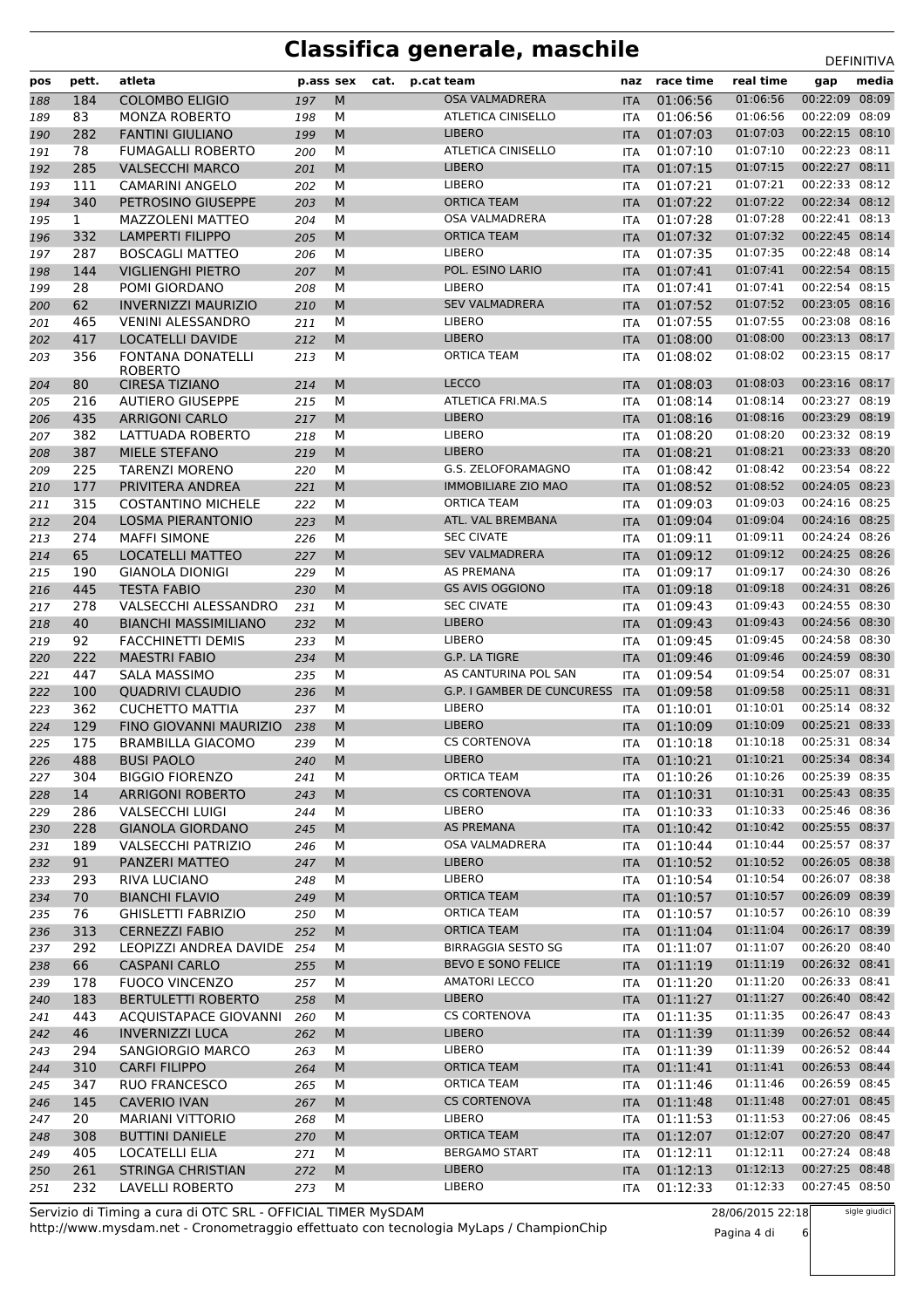| pos        | pett.          | atleta                                     | p.ass sex  |        | cat. | p.cat team                   | naz                      | race time            | real time            | gap                              | media |
|------------|----------------|--------------------------------------------|------------|--------|------|------------------------------|--------------------------|----------------------|----------------------|----------------------------------|-------|
| 252        | 244            | <b>MARCANDALLI FABRIZIO</b>                | 274        | M      |      | <b>GRUPPO POD. AVISINO</b>   | <b>ITA</b>               | 01:12:35             | 01:12:35             | 00:27:48 08:51                   |       |
| 253        | 38             | <b>INVERNIZZI TOMASO</b>                   | 275        | M      |      | LIBERO                       | <b>ITA</b>               | 01:12:40             | 01:12:40             | 00:27:52 08:51                   |       |
| 254        | 444            | <b>TANTARDINI GIACINTO</b>                 | 276        | M      |      | <b>LIBERO</b>                | <b>ITA</b>               | 01:12:40             | 01:12:40             | 00:27:53 08:51                   |       |
| 255        | 143            | <b>VERGANI MASSIMO</b>                     | 277        | M      |      | POL. DIMICA POTENTER         | <b>ITA</b>               | 01:12:43             | 01:12:43             | 00:27:56 08:52                   |       |
| 256        | 15             | <b>ARRIGONI MASSIMO</b>                    | 278        | M      |      | <b>CS CORTENOVA</b>          | <b>ITA</b>               | 01:12:51             | 01:12:51             | 00:28:03 08:52                   |       |
| 257        | 34             | <b>BUZZONI EMANUELE</b>                    | 279        | M      |      | <b>LIBERO</b>                | <b>ITA</b>               | 01:12:54             | 01:12:54             | 00:28:07 08:53                   |       |
| 258        | 219            | CASTELNUOVO RICCARDO                       | 280        | M      |      | <b>LIBERO</b>                | <b>ITA</b>               | 01:12:58             | 01:12:58             | 00:28:11 08:53                   |       |
| 259        | 334            | <b>MAROSAN JOSIF</b>                       | 281        | М      |      | <b>ORTICA TEAM</b>           | <b>ITA</b>               | 01:13:00             | 01:13:00             | 00:28:13 08:54                   |       |
| 260        | 103            | <b>CURIONI GIANCARLO</b>                   | 282        | M      |      | <b>OSA VALMADRERA</b>        | <b>ITA</b>               | 01:13:01             | 01:13:01             | 00:28:14 08:54                   |       |
| 261        | 84             | <b>ACERBI MATTEO</b>                       | 283        | M      |      | <b>ORTICA TEAM</b>           | <b>ITA</b>               | 01:13:09             | 01:13:09             | 00:28:22 08:55                   |       |
| 262        | 77             | <b>LANFRANCHI FRANCESCO</b>                | 284        | M      |      | <b>RUNCARD</b>               | <b>ITA</b>               | 01:13:19             | 01:13:19             | 00:28:32 08:56                   |       |
| 263        | 134            | <b>LONGHI FLORIANO</b>                     | 285        | M      |      | <b>BIGACC DE ELA</b>         | <b>ITA</b>               | 01:13:35             | 01:13:35             | 00:28:48 08:58                   |       |
| 264        | 49             | <b>COLOMBO FRANCESCO</b>                   | 286        | M      |      | <b>LIBERO</b>                | <b>ITA</b>               | 01:13:38             | 01:13:38             | 00:28:51 08:58                   |       |
| 265        | 114            | <b>INFANTE FABRIZIO</b>                    | 287        | М      |      | LIBERO                       | <b>ITA</b>               | 01:13:40             | 01:13:40             | 00:28:52 08:58                   |       |
| 266        | 368            | <b>FUNES ANDREA</b>                        | 289        | M      |      | <b>LIBERO</b>                | <b>ITA</b>               | 01:13:49             | 01:13:49             | 00:29:02 09:00                   |       |
| 267        | 160            | <b>ARTUSI PAOLO</b>                        | 292        | M      |      | LIBERO<br><b>LIBERO</b>      | <b>ITA</b>               | 01:14:05             | 01:14:05<br>01:14:14 | 00:29:18 09:01<br>00:29:26 09:03 |       |
| 268        | 24             | <b>SELVA DANIELE</b>                       | 294        | M      |      | <b>ORTICA TEAM</b>           | <b>ITA</b>               | 01:14:14             | 01:14:23             | 00:29:36 09:04                   |       |
| 269<br>270 | 316<br>418     | DASCANIO SALVATORE<br>MARRAZZO MAURIZIO    | 295<br>296 | M<br>M |      | <b>LIBERO</b>                | <b>ITA</b><br><b>ITA</b> | 01:14:23<br>01:14:36 | 01:14:36             | 00:29:48 09:05                   |       |
|            | 224            | SPINONI PIERANGELO                         |            | М      |      | G.P. LA TIGRE                | <b>ITA</b>               | 01:14:39             | 01:14:39             | 00:29:51 09:06                   |       |
| 271<br>272 | 32             | <b>TARABINI OSCAR</b>                      | 297<br>298 | M      |      | VALGEROLA                    | <b>ITA</b>               | 01:14:45             | 01:14:45             | 00:29:58 09:06                   |       |
| 273        | 140            | ELERDINI ICARO                             | 299        | M      |      | LIBERO                       | <b>ITA</b>               | 01:14:47             | 01:14:47             | 00:29:59 09:07                   |       |
| 274        | 322            | <b>FASOLA MASSIMO</b>                      | 300        | M      |      | <b>ORTICA TEAM</b>           | <b>ITA</b>               | 01:14:48             | 01:14:48             | 00:30:00 09:07                   |       |
| 275        | 237            | <b>GEROSA BENIAMINO</b>                    | 301        | M      |      | AMICI DELLO SPORT BRIOSCO    | <b>ITA</b>               | 01:14:54             | 01:14:54             | 00:30:06 09:07                   |       |
| 276        | 267            | <b>CARULLO TOMMASO</b>                     | 302        | M      |      | ROAD RUNNERS CLUB MILANO     | <b>ITA</b>               | 01:14:56             | 01:14:56             | 00:30:09 09:08                   |       |
| 277        | 269            | <b>CAPRINI FRANCESCO</b>                   | 303        | м      |      | ATLETICA MARIANO COMENSE     | <b>ITA</b>               | 01:14:59             | 01:14:59             | 00:30:12 09:08                   |       |
| 278        | 306            | <b>BRIOSCHI ADRIANO</b>                    | 304        | M      |      | <b>ORTICA TEAM</b>           | <b>ITA</b>               | 01:15:00             | 01:15:00             | 00:30:13 09:08                   |       |
| 279        | 236            | <b>GALIMBERTI LUCIANO</b>                  | 305        | М      |      | AMICI DELLO SPORT BRIOSCO    | <b>ITA</b>               | 01:15:03             | 01:15:03             | 00:30:16 09:09                   |       |
| 280        | 82             | PINOLI MATTIA                              | 306        | M      |      | <b>LIBERO</b>                | <b>ITA</b>               | 01:15:10             | 01:15:10             | 00:30:23 09:09                   |       |
| 281        | 335            | <b>MASCHIO ANTONIO</b>                     | 307        | M      |      | <b>ORTICA TEAM</b>           | <b>ITA</b>               | 01:15:18             | 01:15:18             | 00:30:31 09:10                   |       |
| 282        | 139            | <b>MARCHETTI WALTER</b>                    | 309        | M      |      | <b>LIBERO</b>                | <b>ITA</b>               | 01:15:27             | 01:15:27             | 00:30:40 09:12                   |       |
| 283        | 162            | <b>BERI MANUEL</b>                         | 310        | М      |      | LIBERO                       | <b>ITA</b>               | 01:15:29             | 01:15:29             | 00:30:42 09:12                   |       |
| 284        | 19             | <b>GALBIATI CRISTIAN</b>                   | 311        | M      |      | <b>LIBERO</b>                | <b>ITA</b>               | 01:16:12             | 01:16:12             | 00:31:25 09:17                   |       |
| 285        | 11             | <b>INVERNIZZI STEFANO</b>                  | 312        | М      |      | LIBERO                       | <b>ITA</b>               | 01:16:12             | 01:16:12             | 00:31:25 09:17                   |       |
| 286        | 268            | <b>CARULLO CRISTIANO</b>                   | 313        | M      |      | ROAD RUNNERS CLUB MILANO     | <b>ITA</b>               | 01:16:13             | 01:16:13             | 00:31:26 09:17                   |       |
| 287        | 312            | <b>CASTRO SALVATORE</b>                    | 315        | м      |      | <b>ORTICA TEAM</b>           | <b>ITA</b>               | 01:16:19             | 01:16:19             | 00:31:32 09:18                   |       |
| 288        | 329            | <b>GENTINA PIETRO</b>                      | 316        | M      |      | <b>ORTICA TEAM</b>           | <b>ITA</b>               | 01:16:24             | 01:16:24             | 00:31:37 09:18                   |       |
| 289        | 7 <sup>1</sup> | PANZERI SILVANO                            | 319        | М      |      | RUNNERS COLICO               | <b>ITA</b>               | 01:16:33             | 01:16:33             | 00:31:46 09:20                   |       |
| 290        | 373            | <b>MEAZZA MARCO</b>                        | 320        | M      |      | G.S. ZELOFORAMAGNO           | <b>ITA</b>               | 01:16:36             | 01:16:36             | 00:31:49 09:20                   |       |
| 291        | 384            | CASTELNUOVO ANDREA                         | 323        | M      |      | <b>GER RANCIO ASD</b>        | ITA                      | 01:16:57             | 01:16:57             | 00:32:10 09:22                   |       |
| 292        | 403            | <b>CASTELLETTI BEPPE</b>                   | 325        | M      |      | <b>LIBERO</b>                | <b>ITA</b>               | 01:17:04             | 01:17:04             | 00:32:17 09:23                   |       |
| 293        | 369            | MONACO GIOVANNI                            | 326        | М      |      | <b>GPL GALBIATE</b>          | ITA                      | 01:17:14             | 01:17:14             | 00:32:27 09:25                   |       |
| 294        | 234            | <b>CASELLA RICCARDO</b>                    | 327        | M      |      | <b>LIBERO</b>                | <b>ITA</b>               | 01:17:15             | 01:17:15             | 00:32:27 09:25                   |       |
| 295        | 455            | LA MANTIA GIUSEPPE                         | 328        | М      |      | RUNCARD                      | ITA                      | 01:17:16             | 01:17:16             | 00:32:29 09:25                   |       |
| 296        | 272            | CAZZANIGA ALESSIO                          | 330        | M      |      | <b>LIBERO</b>                | <b>ITA</b>               | 01:17:45             | 01:17:45             | 00:32:57 09:28                   |       |
| 297        | 295            | RAZZETTI LUCA                              | 331        | М      |      | <b>BIRRAGGIA SESTO SG</b>    | ITA                      | 01:18:03             | 01:18:03             | 00:33:16 09:31                   |       |
| 298        | 279            | SERPENTINO GABRIELE                        | 332        | M      |      | <b>LIBERO</b>                | <b>ITA</b>               | 01:18:17             | 01:18:17             | 00:33:30 09:32                   |       |
| 299        | 201            | <b>INVERNIZZI ANTONIO</b>                  | 333        | М      |      | LIBERO                       | ITA                      | 01:18:20             | 01:18:20             | 00:33:32 09:33                   |       |
| 300        | 146            | <b>SELVA PAOLO</b>                         | 334        | M      |      | <b>CS CORTENOVA</b>          | <b>ITA</b>               | 01:18:20             | 01:18:20             | 00:33:33 09:33                   |       |
| 301        | 116            | BARZAGHI GIUSEPPE                          | 335        | м      |      | ATL CLUB VILLASANTA          | <b>ITA</b>               | 01:18:33             | 01:18:33             | 00:33:46 09:34                   |       |
| 302        | 118            | <b>BRAMBILLA CLAUDIO</b>                   | 336        | M      |      | ATL CLUB VILLASANTA          | <b>ITA</b>               | 01:18:34             | 01:18:34             | 00:33:47 09:34                   |       |
| 303        | 96             | <b>BARBAGALLO MARCO</b>                    | 337        | М      |      | G.P. I GAMBER DE CUNCURESS   | ITA                      | 01:18:35             | 01:18:35             | 00:33:48 09:34                   |       |
| 304        | 174            | <b>FRIGERIO ROBERTO</b>                    | 339        | M      |      | <b>LIBERO</b>                | <b>ITA</b>               | 01:18:45             | 01:18:45             | 00:33:57 09:36                   |       |
| 305        | 438            | <b>TANZI MARCO</b>                         | 340        | М      |      | LIBERO                       | ITA                      | 01:18:45             | 01:18:45             | 00:33:58 09:36                   |       |
| 306        | 439            | <b>FOTI ANDREA</b>                         | 341        | M      |      | <b>LIBERO</b><br>LIBERO      | <b>ITA</b>               | 01:18:53             | 01:18:53             | 00:34:06 09:37<br>00:34:07 09:37 |       |
| 307        | 22             | <b>BERGAMINI MARCO</b>                     | 342        | М      |      |                              | <b>ITA</b>               | 01:18:55             | 01:18:55             |                                  |       |
| 308        | 355            | <b>RUSCIGNO GIUSEPPE</b>                   | 343        | M      |      | <b>ORTICA TEAM</b><br>LIBERO | <b>ITA</b>               | 01:18:59             | 01:18:59<br>01:19:13 | 00:34:12 09:37<br>00:34:26 09:39 |       |
| 309        | 446            | <b>BOSISIO LUCA</b>                        | 344        | М<br>M |      | <b>GRUPPO POD. AVISINO</b>   | ITA                      | 01:19:13             | 01:19:27             | 00:34:40 09:41                   |       |
| 310        | 243<br>173     | DI FRANCO GIUSEPPE<br><b>CONTI STEFANO</b> | 345<br>346 | М      |      | <b>LIBERO</b>                | <b>ITA</b>               | 01:19:27<br>01:19:42 | 01:19:42             | 00:34:55 09:43                   |       |
| 311<br>312 | 245            | <b>MESSORI MASSIMO</b>                     | 347        | M      |      | <b>GRUPPO POD. AVISINO</b>   | ITA<br><b>ITA</b>        | 01:19:54             | 01:19:54             | 00:35:06 09:44                   |       |
| 313        | 298            | <b>BONANOMI FABIO</b>                      | 348        | м      |      | <b>BIRRAGGIA SESTO SG</b>    | ITA                      | 01:20:16             | 01:20:16             | 00:35:29 09:47                   |       |
| 314        | 33             | <b>RUPANI FAUSTO</b>                       | 349        | M      |      | <b>LIBERO</b>                | <b>ITA</b>               | 01:20:17             | 01:20:17             | 00:35:30 09:47                   |       |
| 315        | 436            | <b>COSOLO ANDREA</b>                       | 352        | М      |      | LIBERO                       | <b>ITA</b>               | 01:20:35             | 01:20:35             | 00:35:48 09:49                   |       |
|            |                |                                            |            |        |      |                              |                          |                      |                      |                                  |       |

http://www.mysdam.net - Cronometraggio effettuato con tecnologia MyLaps / ChampionChip Servizio di Timing a cura di OTC SRL - OFFICIAL TIMER MySDAM

28/06/2015 22:18 Pagina 5 di 6

sigle giudici